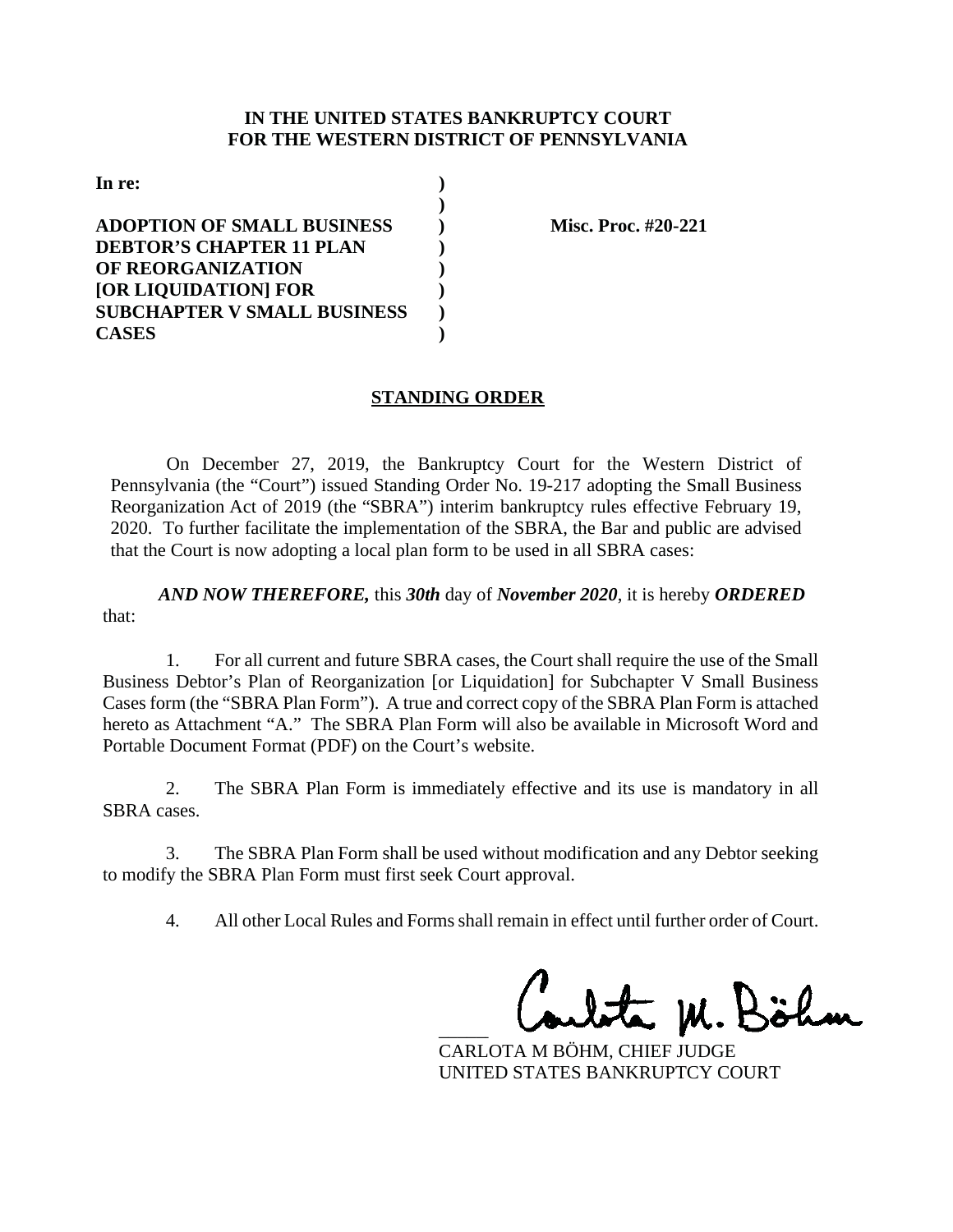# **ATTACHMENT A**

| Italicized Text    | Instruction – Delete from filing version |
|--------------------|------------------------------------------|
| Red Text           | Information needed                       |
| [Text in Brackets] | Choose the alternative that applies      |

# UNITED STATES BANKRUPTCY COURT WESTERN DISTRICT OF PENNSYLVANIA

IN RE:

\_\_\_\_\_\_\_\_\_\_\_\_\_\_\_\_\_\_\_\_\_\_\_\_\_\_\_\_, *Debtor(s).* : Case No. \_\_-\_\_\_\_\_\_\_\_\_\_\_\_-\_\_\_\_ : Chapter 11 (Subchapter V Small Business)

# **SMALL BUSINESS DEBTOR'S CHAPTER 11 PLAN OF REORGANIZATION [OR LIQUIDATION] DATED AS OF \_\_\_\_\_\_\_\_\_\_\_\_\_\_\_\_\_\_\_\_\_**

: :  $\_$  , and the set of the set of the set of the set of the set of the set of the set of the set of the set of the set of the set of the set of the set of the set of the set of the set of the set of the set of the set of th

This Plan of Reorganization [or Liquidation] dated as of INSERT DATE (the "Plan") is presented to you to inform you of the proposed Plan for restructuring the debt [or liquidating the assets] of [Debtor], and to seek your vote to accept the Plan.

You are encouraged to carefully review the Plan in full, including all exhibits, schedules and attachments, before deciding how to vote on the Plan. A list of definitions appears at the end of this document to assist you in your review.

**IN ADDITION TO CASTING YOUR VOTE TO ACCEPT OR REJECT THE PLAN, YOU MAY OBJECT TO CONFIRMATION OF THE PLAN. IF YOU WISH TO OBJECT TO CONFIRMATION OF THE PLAN, YOU MUST DO SO BY INSERT OBJECTION DATE/TIME.**

**YOUR BALLOT STATING HOW YOU ARE VOTING ON THE PLAN MUST BE RETURNED BY INSERT DEADLINE. THE BALLOT MUST BE MAILED TO THE FOLLOWING ADDRESS: INSERT DEBTOR'S COUNSEL'S ADDRESS.**

**A HEARING ON THE CONFIRMATION OF THE PLAN IS SCHEDULED FOR INSERT HEARING DATE/ TIME BEFORE JUDGE INSERT NAME IN COURTROOM [\_\_\_], [INSERT LOCATION OF COURT/HEARING LOCATION.]**

# **YOUR RIGHTS MAY BE AFFECTED BY THIS PLAN. YOU SHOULD CONSIDER DISCUSSING THIS DOCUMENT WITH AN ATTORNEY.**

[DATE] [COUNSEL FOR DEBTOR] [CONTACT INFORMATION FOR COUNSEL FOR DEBTOR]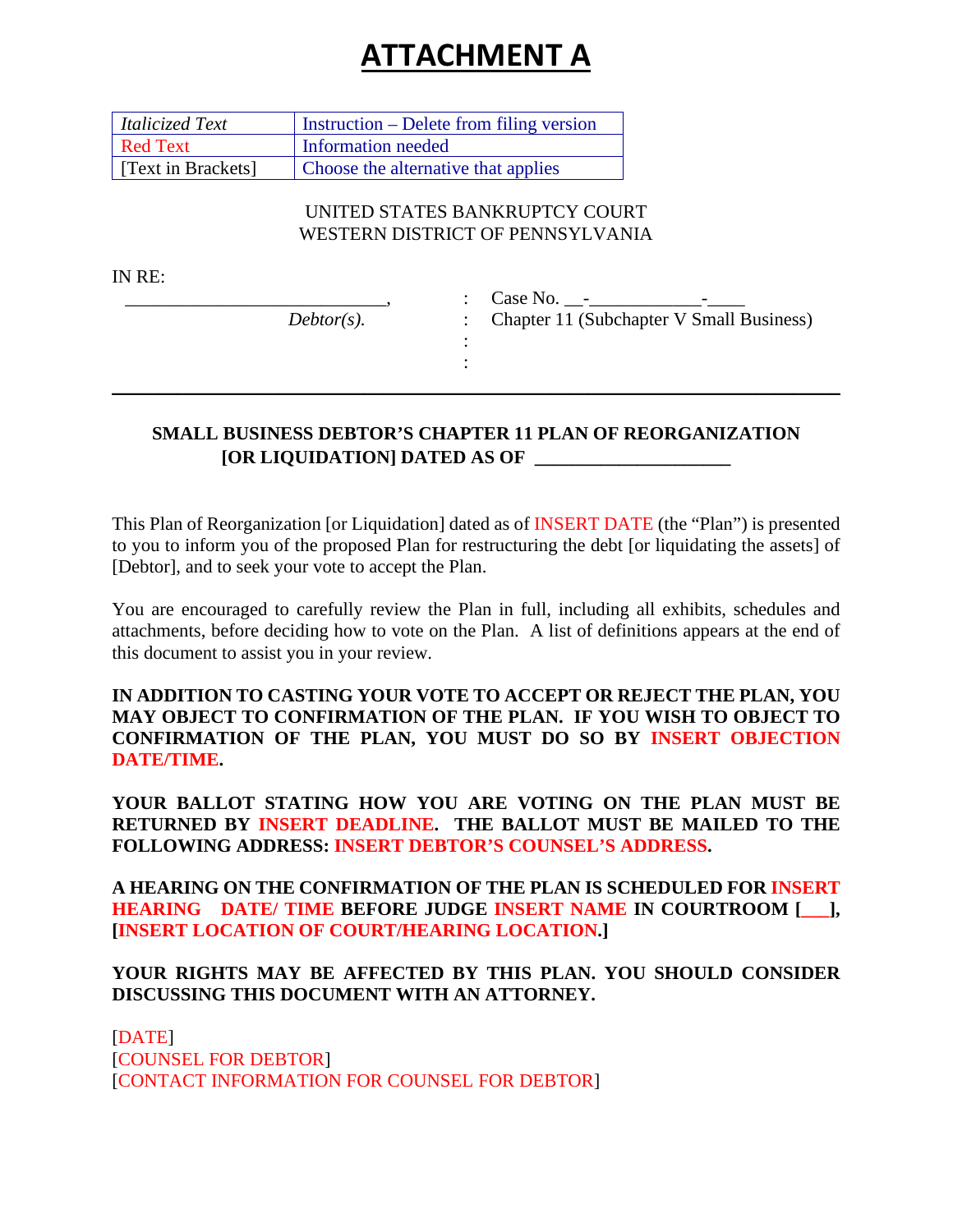#### **SUMMARY OF THE PLAN AND DISTRIBUTIONS TO CREDITORS**

This concise summary of the Plan, consistent with *Local Rule 3016-2*, describes with particularity the treatment of each class of Creditors and the source of funding for the Plan.

The Plan proposes to pay the Debtor's creditors from, for example, cash flow from operations, sale of assets, infusion of capital, loan proceeds:

The Plan provides for the following classes of claims and interests for priority claims, secured claims, general unsecured claims, and equity interests:

| Class $#$ | <b>Class Description</b> | <b>Impaired or</b><br>Unimpaired | <b>Plan</b><br><b>Section</b> |
|-----------|--------------------------|----------------------------------|-------------------------------|
|           |                          |                                  |                               |
|           |                          |                                  |                               |
|           |                          |                                  |                               |
|           |                          |                                  |                               |

The Plan proposes to pay administrative and priority claims in full unless otherwise agreed. The Debtor estimates approximately [INSERT %] will be paid on account of general unsecured claims pursuant to the Plan.

The specific treatment of the classes of claims and interest are set forth in Article 2 of the Plan.

Only holders of Allowed Claims in a class identified as impaired may vote on whether to accept or reject the Plan. A class accepts the Plan when more than one-half (1/2) in number and at least two-thirds (2/3) in dollar amount of the Allowed Claims that actually vote, vote in favor of the Plan. Also, a class of Equity Interest holders accepts the Plan when at least two-thirds (2/3) in amount of the allowed Equity Interest holders that actually vote, vote in favor of the Plan. A class that is not impaired is deemed to accept the Plan.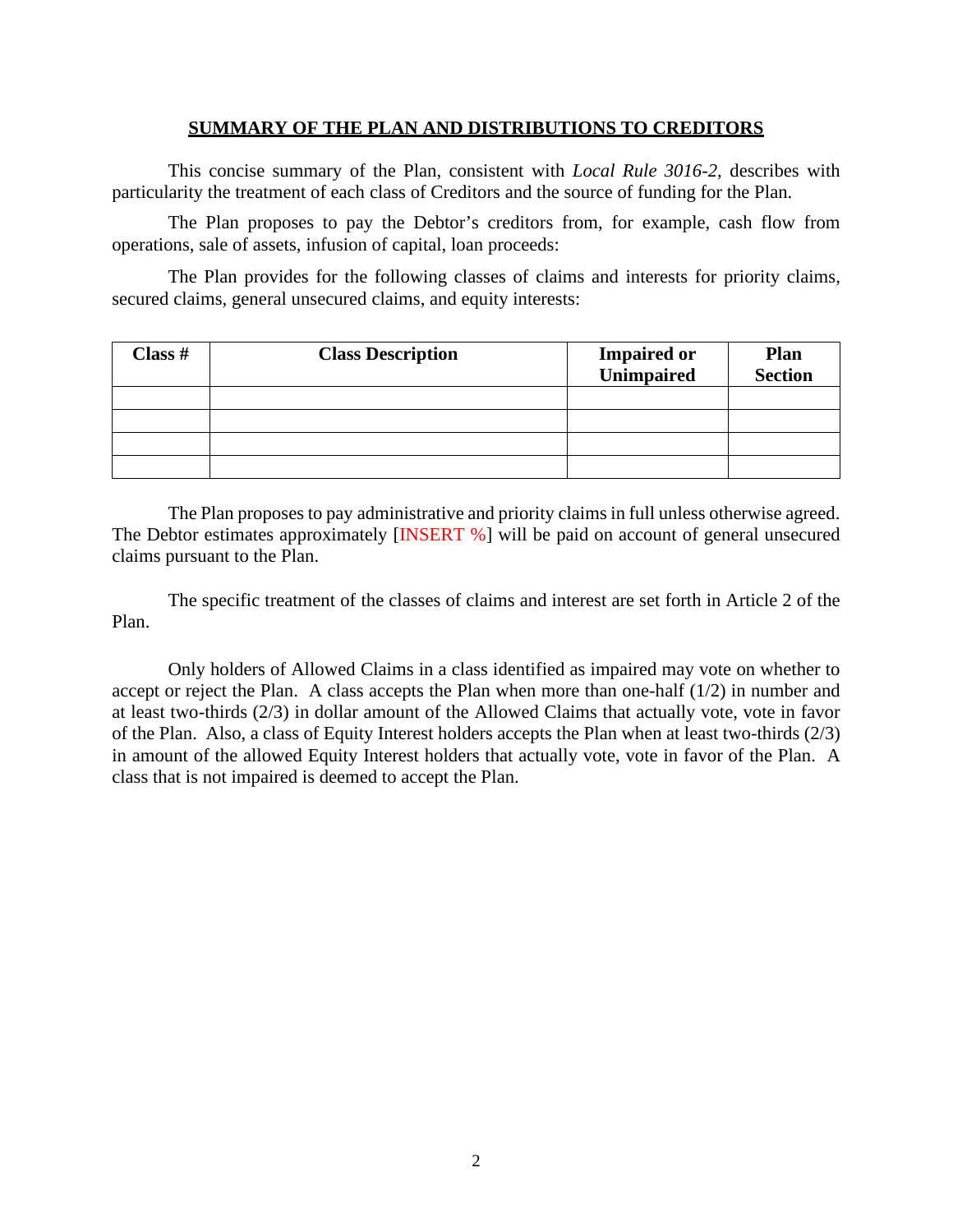# **ARTICLE 1 DISCLOSURES REGARDING THE DEBTOR(S) AND THE BANKRUPTCY CASE**

**1.1 Describe Nature of the Debtor's Business**

# **1.2. Describe History of Debtor's Business Operations**

# **1.3. Describe Prepetition Legal Structure and Ownership**

#### **1.4. Describe All Debtor's Assets**

| <b>Asset</b> | Reorganization<br><b>Value</b> | Liquidation<br><b>Value</b> | Liens<br>Encumbering<br>the Asset | <b>Value of Any</b><br><b>Claimed</b><br>Exemption <sup>1</sup> | Value of the<br>Estate's<br>Interest in the<br>$\text{A} \text{s} \text{set}^2$ |
|--------------|--------------------------------|-----------------------------|-----------------------------------|-----------------------------------------------------------------|---------------------------------------------------------------------------------|
|              |                                |                             |                                   |                                                                 |                                                                                 |
|              |                                |                             |                                   |                                                                 |                                                                                 |
|              |                                |                             |                                   |                                                                 |                                                                                 |
|              |                                |                             |                                   | <b>TOTAL</b> for<br><b>Estate's Interest</b><br>in Assets:      |                                                                                 |

# **1.5 Identify any assumptions made concerning the Asset's value particularly to the extent the value of the asset is different from what was scheduled as of the Petition Date**

## **1.6. Identify Debtor's Liabilities**

The table below discloses the Debtor's liabilities by aggregating the total amount of claims in each class under the Plan. For a breakdown of specific claim amounts *see* Article 2, Sections 2.1 and 2.2.

<span id="page-3-0"></span>*<sup>1</sup> State "N/A" if not applicable*

<span id="page-3-1"></span><sup>&</sup>lt;sup>2</sup> Calculated by subtracting from the Liquidation Value the amount of liens encumbering the asset and the value of any claimed exemption. *See* Definition of Value of Estate's Interest in Article 7.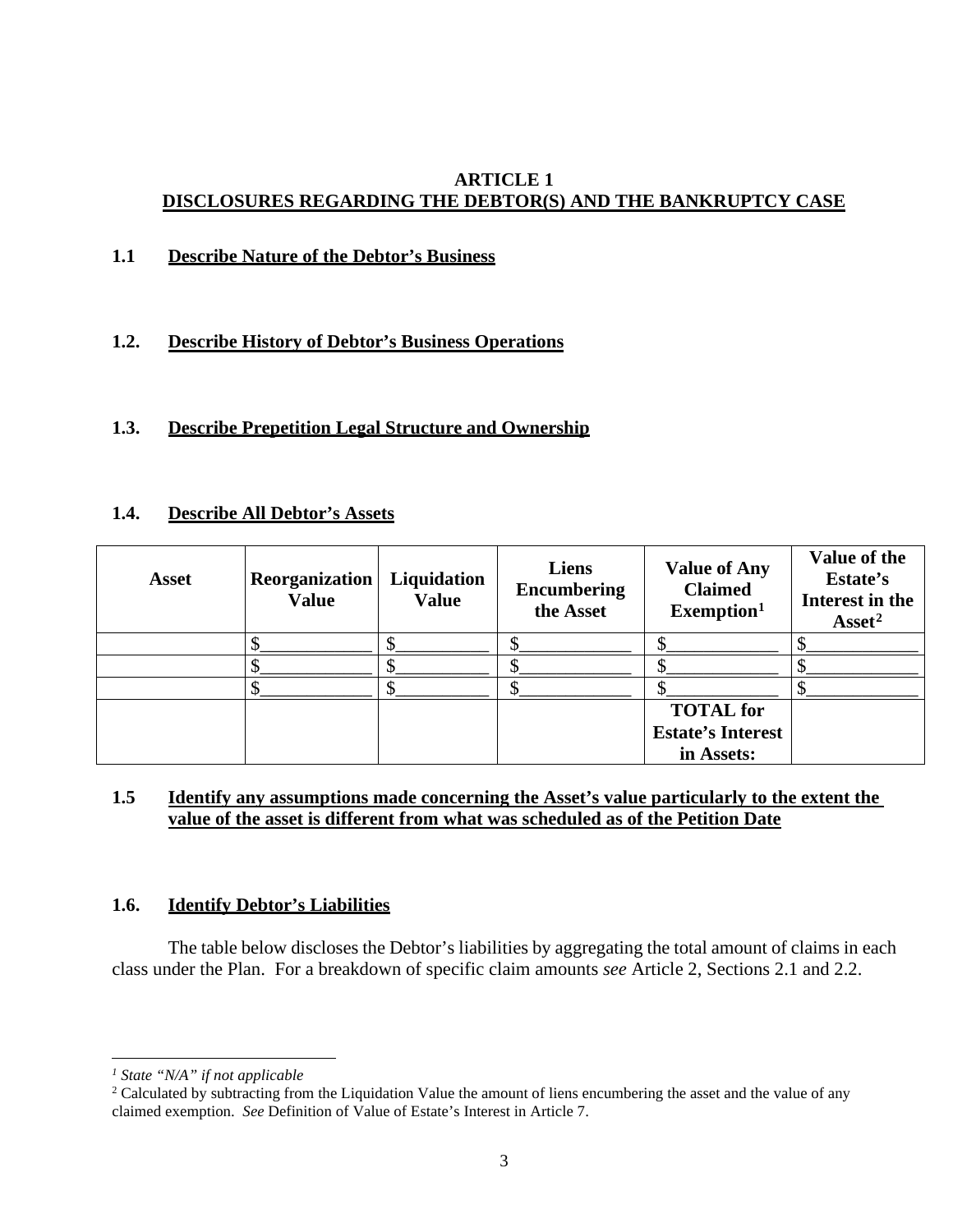| Class $#$     | Description of Liability by Class <sup>3</sup> | <b>Total Amount of</b><br><b>Claims in the</b><br><b>Class</b> | <b>Disputed (D)</b><br>Unliquidated (U)<br>Contingent (C) |
|---------------|------------------------------------------------|----------------------------------------------------------------|-----------------------------------------------------------|
|               |                                                |                                                                |                                                           |
|               |                                                |                                                                |                                                           |
|               |                                                |                                                                |                                                           |
|               |                                                |                                                                |                                                           |
|               |                                                |                                                                |                                                           |
| <b>TOTAL:</b> |                                                |                                                                |                                                           |

# **1.7. Current and Historical Financial Conditions**

The Debtor's relevant financial data, including the Debtor's current and 12-month historical financial performance, is summarized, below. Consistent with current practice and so there is no ambiguity as to duration of the historical performance, a 12-month history should be included.

Information concerning the Debtor's postpetition financial performance is found in the monthly operating reports filed of public record by the Debtor with the Bankruptcy Court.

The Debtor's financial projections providing information on the Debtor's ability to fund its obligations under this Plan are found in Article 3 and Schedules 3.1 and 3.2 of this Plan.

## **1.8. Events Leading to the Filing of the Bankruptcy Case**

On the Petition Date, the Debtor filed a voluntary petition for relief under the Bankruptcy Code. The Chapter 11 case is pending in the US Bankruptcy Court for the Western District of Pennsylvania.

Describe how the Debtor has cured the problems that lead to the filing for its successful rehabilitation.

# **1.9. Significant Events During the Bankruptcy Case, which may Include:**

- **1.9.1** Any asset sales outside the ordinary course of business, debtor-in- possession financing, or cash collateral orders:
- **1.9.2** The identity of professionals approved by the Bankruptcy Court:
- 1.9.3 Any adversary proceedings that have been filed or other significant litigation that has occurred (including contested claim disallowance proceedings), and any other significant legal or administrative proceedings that are pending or have been pending during the case in a forum other than the Bankruptcy Court:
- 1.9.4 Any steps taken to improve operations and profitability of the Debtor:
- 1.9.5 Other events as appropriate:

<span id="page-4-0"></span>*<sup>3</sup> Describe the liability by reference to its classification (e.g. Administrative Claim, Priority Tax Claim, Secured Claim (All Assets), Secured Claim (Specific Asset(s)), Priority Unsecured Claim, General Unsecured Claim).*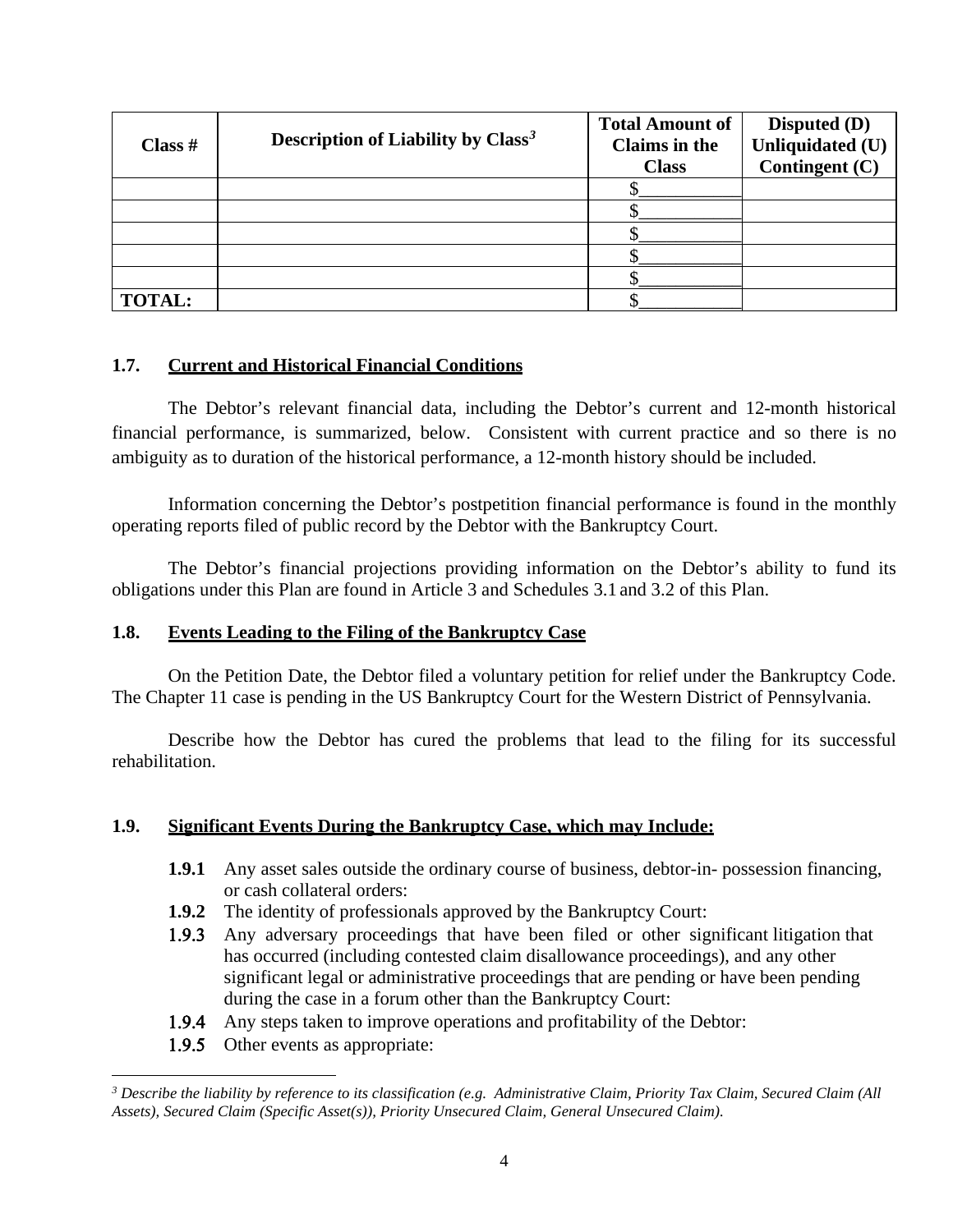#### **1.10. Projected Avoidance Actions**

#### *Choose option:*

The Debtor does not intend to pursue preference, fraudulent conveyance, or other Avoidance Actions.

#### *OR*

The Debtor [has / has not yet] completed its investigation regarding transactions that may be subject to avoidance. For example, if you received a payment or other transfer of property within 90 days of bankruptcy (or if you are an Insider, within 365 days of bankruptcy), the Debtor may seek to avoid such transfer.

[*Delete if not applicable*] As of the filing date of the Plan, the Debtor has identified the following preference, fraudulent conveyance and other Avoidance Actions filed or expected to be filed in this case:

| <b>Transaction Date</b> | <b>Description</b> | $Defendant(s)$ | <b>Amount Claimed</b> |
|-------------------------|--------------------|----------------|-----------------------|
|                         |                    |                |                       |
|                         |                    |                |                       |

The Debtor estimates approximately  $[\S$  | will be recovered from the Avoidance Actions. The results of litigation, however, cannot be predicted with certainty and it is possible that other causes of action may be identified. The Debtor reserves the right to supplement or modify this section upon completion of its investigation. All Chapter 5 Avoidance Actions are required to be filed on or before forty-five (45) days following entry of the Post-Confirmation Order unless otherwise modified or extended by Court Order.

## **1.11. Describe Other Potential Litigation**

# **ARTICLE 2**

## **THE PLAN**

#### **2.1 Treatment of Unclassified Claims**

# **2.1.1 Administrative Claims**

Each Allowed Administrative Claim shall be paid as follows: (a) in full on the Effective Date, or (b) in such amounts and on such other terms as may be agreed on between the holder of such Allowed Administrative Claim and the Debtor, or (c) as ordered by the Court.

The following chart lists the Debtor's estimated Administrative Claims, and their proposed treatment under the Plan: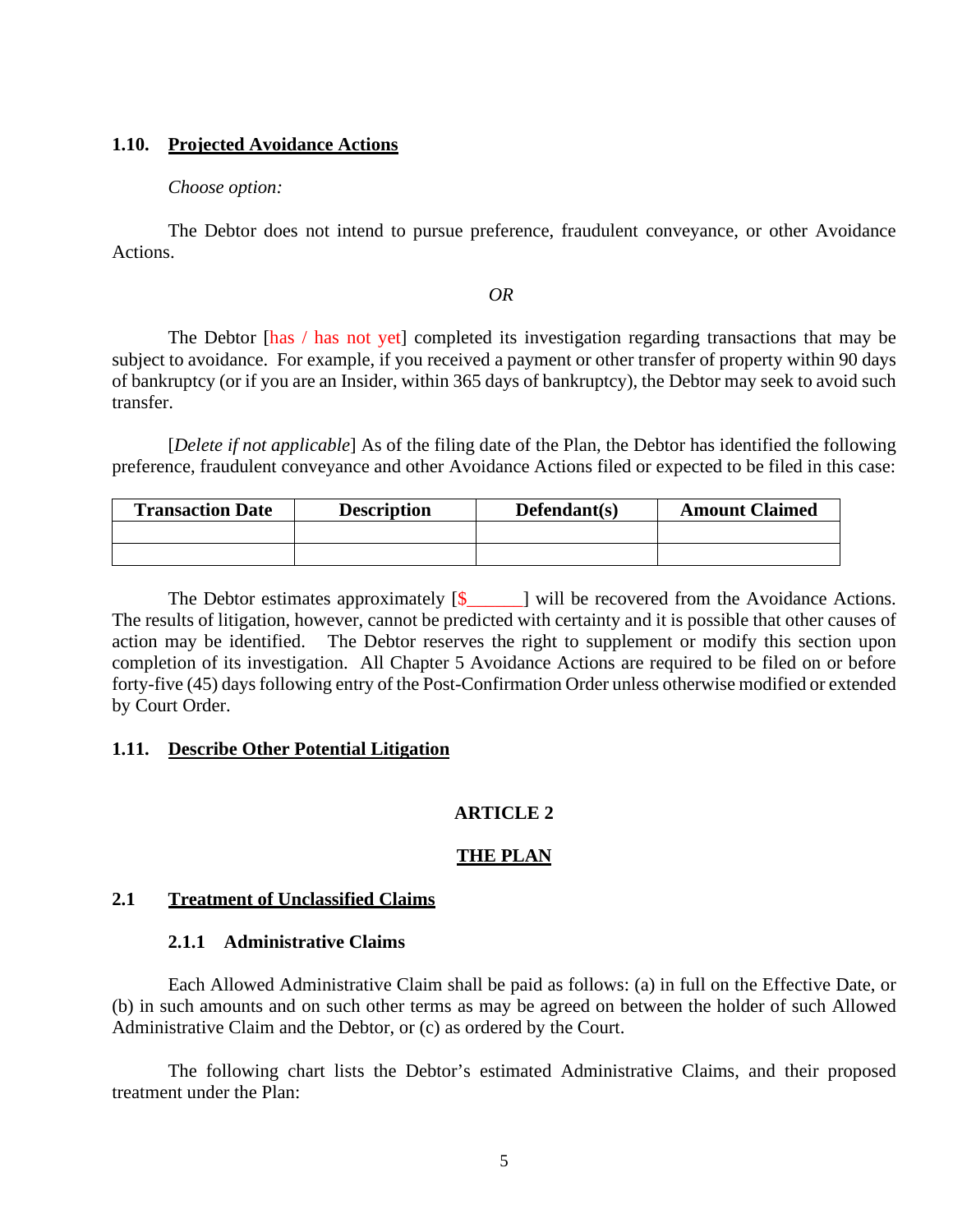| <b>Type</b>                                                                                                        | <b>Estimated Amount Owed</b> | <b>Proposed Treatment</b>                                                   |
|--------------------------------------------------------------------------------------------------------------------|------------------------------|-----------------------------------------------------------------------------|
| Expenses arising in the<br>ordinary course of<br>business after the<br><b>Petition Date</b>                        |                              | Payment through the Plan as<br>follows:                                     |
| <b>Administrative Tax</b><br>Claims                                                                                |                              | Payment through the Plan as<br>follows:                                     |
| The value of goods<br>received in the ordinary<br>course of business<br>within 20 days before<br>the Petition Date |                              | Payment through the Plan as<br>follows:                                     |
| Professional fees, as<br>approved by the<br><b>Bankruptcy Court</b>                                                |                              | After Bankruptcy Court approval,<br>Payment through the Plan as<br>follows: |
| Clerk's Office fees                                                                                                |                              | Paid in full on the Effective<br>Date.                                      |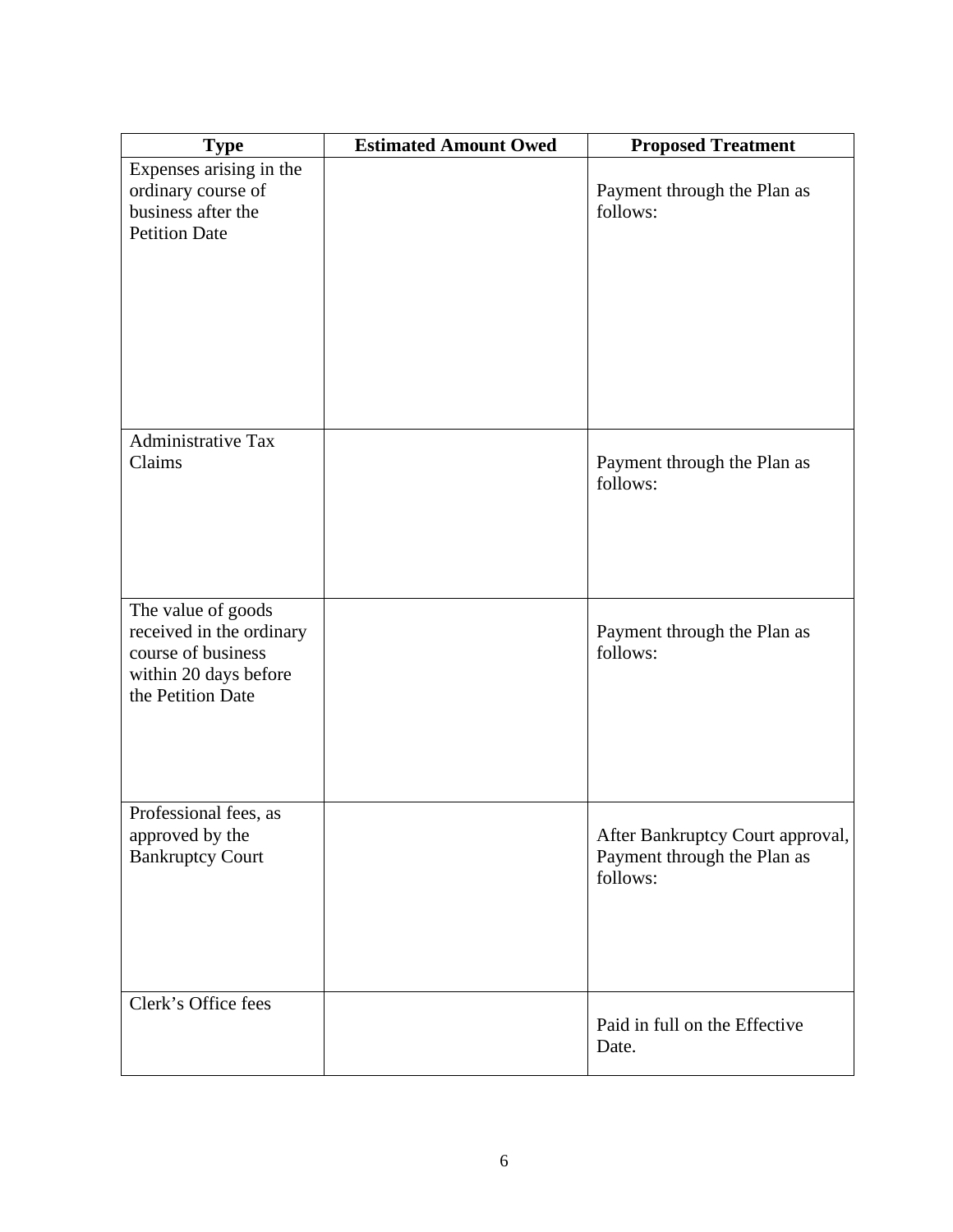| Other Administrative |                                                                                                                |
|----------------------|----------------------------------------------------------------------------------------------------------------|
| <b>Expenses</b>      | Payment through the Plan as<br>follows:                                                                        |
|                      |                                                                                                                |
|                      |                                                                                                                |
|                      |                                                                                                                |
| Trustee              |                                                                                                                |
|                      | Upon application under §330 and<br>after Bankruptcy Court approval,<br>payment through the Plan as<br>follows: |
|                      |                                                                                                                |
| <b>TOTAL</b>         |                                                                                                                |
|                      |                                                                                                                |

# **2.1.2 Priority Tax Claims**

Priority Tax Claims are unsecured income, employment, and other taxes described by §507(a)(8) of the Code. Unless the holder of such a §507(a)(8) Priority Tax Claim agrees otherwise, it must receive the present value of such Claim, in regular installments paid over a period not exceeding 5 years from the Petition Date.

Each holder of a Priority Tax Claim will be paid as set forth in the chart below:

| <b>Taxing Authority</b> | <b>Tax Type</b> | <b>Claim Amount</b> | <b>Plan</b>                                                                                                                                                                          |
|-------------------------|-----------------|---------------------|--------------------------------------------------------------------------------------------------------------------------------------------------------------------------------------|
|                         |                 |                     | <b>Treatment</b>                                                                                                                                                                     |
|                         |                 |                     | Insert proposed treatment,<br>addressing the amount of<br>the periodic payment,<br>when payments begin and<br>end, and the applicable<br>interest rate attaching to<br>such payments |

# **2.2 Classification and Treatment of Claims and Equity Interests**

# **2.2.1 Secured Claims**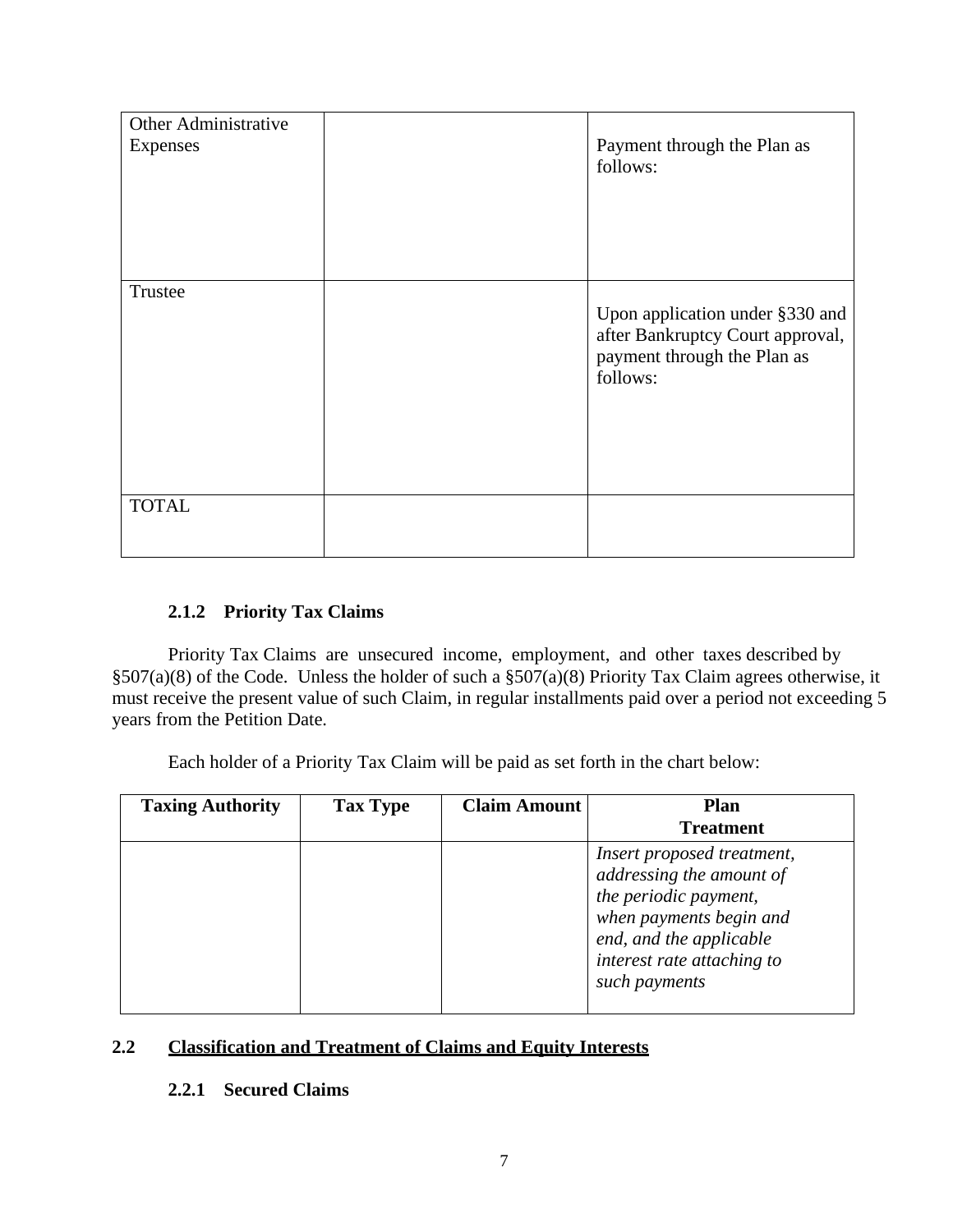Allowed Secured Claims are Claims secured by property of the Debtor's bankruptcy estate (or that are subject to setoff) to the extent allowed as secured Claims under §506 of the Code. If the value of the collateral or setoffs securing the Creditor's Claim is less than the amount of the Creditor's Allowed Claim, the deficiency will be classified as a general unsecured Claim. In addition, certain claims secured only by the debtor's principal residence, may require different treatment pursuant to §1190(3) of the Code as set forth below, if applicable.

The following table lists the classes of the Debtor's Secured Claims and their proposed treatment under the Plan:

| Class $#$ | <b>Description</b>      | Disputed? | Impaired /         | <b>Treatment</b>           |
|-----------|-------------------------|-----------|--------------------|----------------------------|
|           |                         | (Y/N)     | <b>Unimpaired</b>  |                            |
|           |                         |           | [State]            | [Insert proposed]          |
|           |                         |           | whether            | treatment, addressing for  |
|           | <b>Creditor Name:</b>   |           | <i>impaired or</i> | example, when payments     |
|           |                         |           | unimpaired]        | begin and end; whether     |
|           | Collateral description: |           |                    | there's a balloon          |
|           |                         |           |                    | payment; whether interest  |
|           |                         |           |                    | is required and at what    |
|           | Allowed Secured Amt.:   |           |                    | rate; whether the claim is |
|           | S                       |           |                    | being treated under        |
|           |                         |           |                    | $$1190 (3);$ and whether   |
|           | Priority of lien:       |           |                    | any alleged deficiency     |
|           |                         |           |                    | will be treated as a       |
|           |                         |           |                    | general unsecured claim.]  |
|           |                         |           |                    |                            |
|           |                         |           |                    |                            |

## **2.2.2 Priority Unsecured Claims**

Certain priority Claims that are referred to in  $\S$ §507(a)(1), (4), (5), (6), and (7) of the Code are required to be placed in classes. The Code requires that each holder of such a Claim receive cash on the Effective Date of the Plan equal to the allowed amount of such Claim. However, a class of holders of such Claims may vote to accept different treatment.

The following table lists the classes of Debtor's Priority Unsecured Claims and their proposed treatment under the Plan:

| Class $#$ | <b>Description of Claim</b> | Impaired/<br><b>Unimpaired</b> | <b>Treatment</b> |
|-----------|-----------------------------|--------------------------------|------------------|
|           | $\S507(a)(1)$ Claims        |                                |                  |
|           | Total Amount: \$            |                                |                  |
|           | $\S507(a)(4)$ Claims        |                                |                  |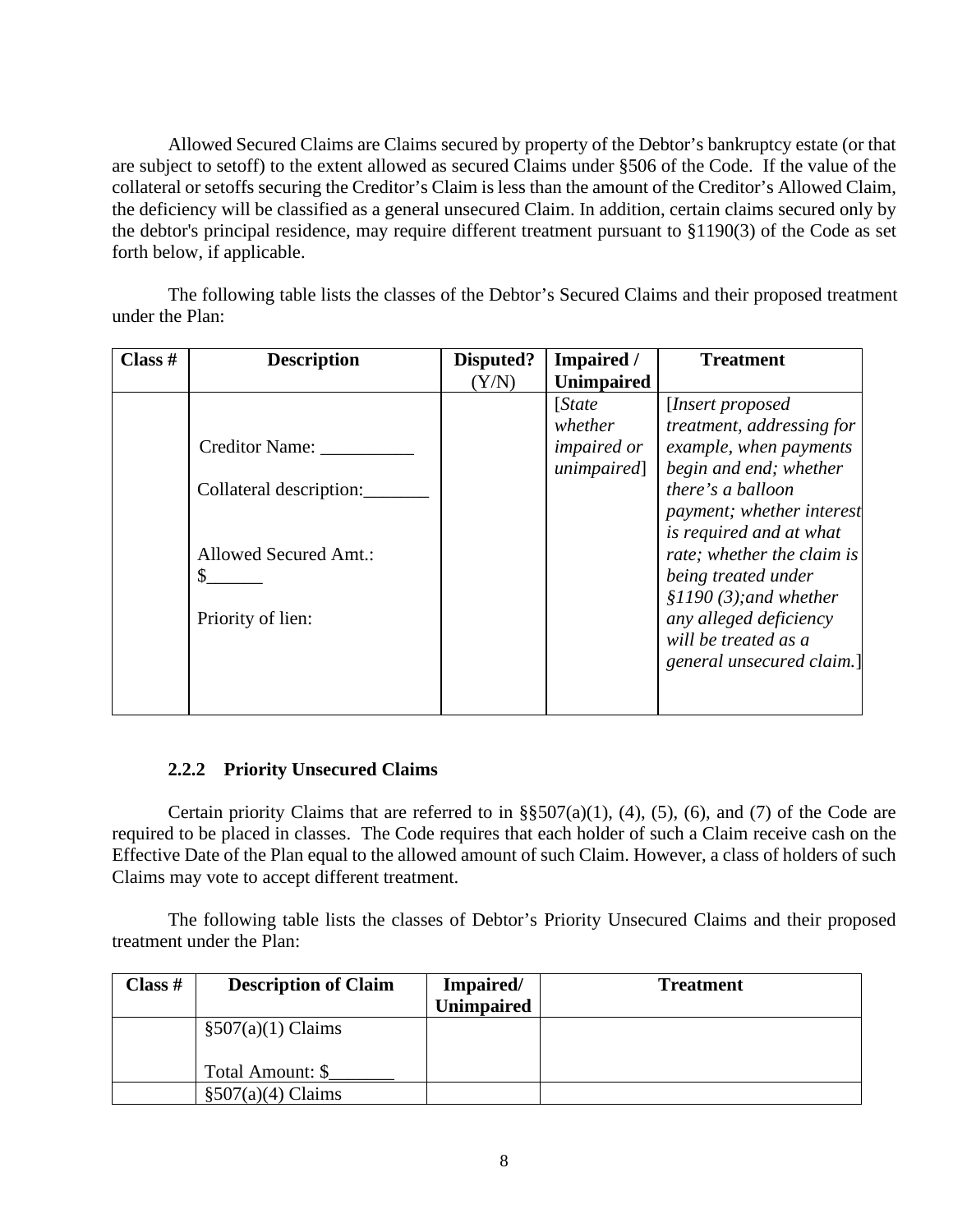| Total Amount: \$     |  |
|----------------------|--|
| $\S507(a)(5)$ Claims |  |
|                      |  |
| Total Amount: \$     |  |
| $\S507(a)(6)$ Claims |  |
|                      |  |
| Total Amount: \$     |  |
| $\S507(a)(7)$ Claims |  |
|                      |  |
| Total Amount: \$     |  |

## **2.2.3 General Unsecured Claims**

General unsecured Claims are not secured by property of the estate and are not entitled to priority under §507(a) of the Code.

Insert description of §1122(b) convenience class if applicable:

The following table lists the classes of the Debtor's General unsecured Claims and their proposed treatment under the Plan:

| Class # | <b>Description</b> | Impaired /<br><b>Unimpaired</b> | <b>Treatment</b> |
|---------|--------------------|---------------------------------|------------------|
|         |                    |                                 |                  |
|         |                    |                                 |                  |

# **2.2.4 Equity Interest Holders**

The following table lists the classes of Equity Interests and their proposed treatment under the Plan:

| Class# | <b>Description</b> | Impaired /<br><b>Unimpaired</b> | <b>Treatment</b> |
|--------|--------------------|---------------------------------|------------------|
|        |                    |                                 |                  |
|        |                    |                                 |                  |

# **2.3 Claims Objections**

The Debtor may object to the amount or validity of any claim within forty-five (45) days following entry of the Post-Confirmation Order (unless otherwise modified or extended by Court Order) by filing an objection with the Bankruptcy Court and serving a copy of the objection on the holder of the Claim. The Claim objected to will be treated as a Disputed Claim under the Plan. No payment will be made to a holder of a Disputed Claim unless and until it becomes an Allowed Claim. To the extent the Disputed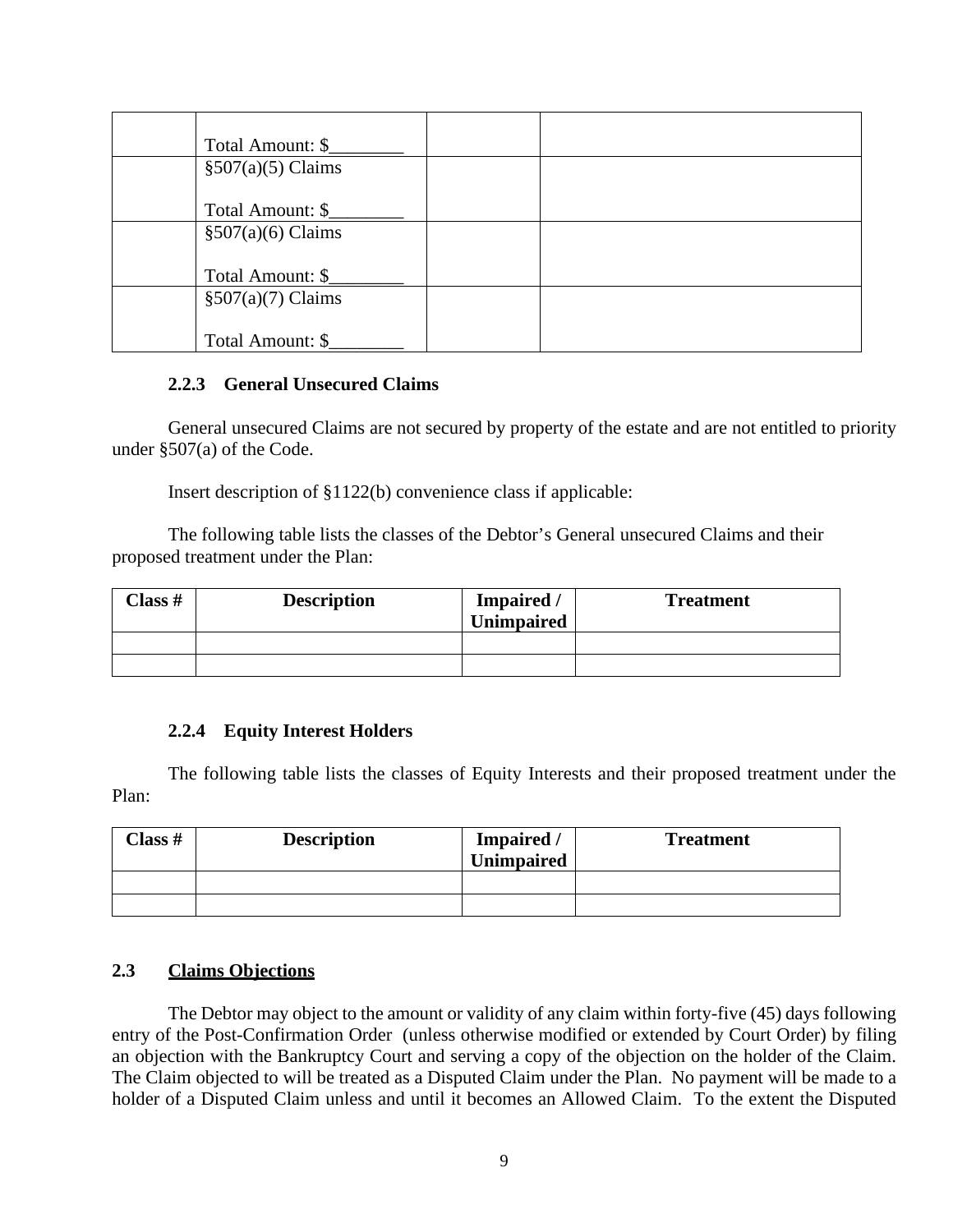Claim becomes an Allowed Claim, the Debtor will pay the Allowed Claim in accordance with the Plan.

# **2.4 Treatment of Executory Contracts and Unexpired Leases**

Executory Contracts are contracts where significant performance of the contract remains for both the Debtor and another party to the contract. The defined term "Executory Contract" as used in this Plan includes unexpired leases.

The Executory Contracts to be assumed by the Debtor and performed by the Debtor after confirmation are set forth on **Schedule 2.4(a)** attached hereto. Schedule 2.4(a) provides the name of the counterparty to the Executory Contract, a brief description of the contract, and the proposed cure amount.

The Executory Contracts to be assumed by the Debtor and assigned to a third party are set forth on **Schedule 2.4(b)** attached hereto. Schedule 2.4(b) provides the name of the counterparty to the Executory Contract, a brief description of the contract, the name of the proposed assignee and the proposed cure amount.

If the proposed assignee is an Insider describe the relationship here:

Unless a Bankruptcy Court Order states otherwise, objections to the assumption of an Executory Contract, the proposed cure amount, or the adequacy of assurance of future performance, must be filed and served on or before the deadline for filing Plan objections.

All Executory Contracts not listed on Schedule 2.4(a) or 2.4(b) shall be deemed rejected upon entry of the Confirmation Order and the Debtor will no longer continue to perform its obligations under the Executory Contract. For the convenience of creditors, the Debtor has prepared the attached **Schedule 2.4(c)** listing Executory Contracts to be rejected upon entry of the Confirmation Order. For the avoidance of doubt, however, any Executory Contract not listed on either Schedule 2.4(a) or 2.4(b) will be conclusively deemed rejected even if not expressly shown on Schedule 2.4(c).

The deadline for filing a proof of claim arising from rejection of an Executory Contract shall be [30] days following entry earlier of: (a) the Confirmation Order; or (b) any Order of Court specifically providing for the rejection of the applicable Executory Contract. Any Claim based on the rejection of an Executory Contract that is not timely filed shall be a Disputed Claim.

## **2.5 Means for Implementation of the Plan and Plan Funding**

- **2.5.1** Describe how the Plan will be implemented, including how the Plan will be funded.
- **2.5.2** If the Plan proposes a sale of the Debtor's assets, describe how the sale will proceed, including anticipated marketing efforts and proposed bidding procedures.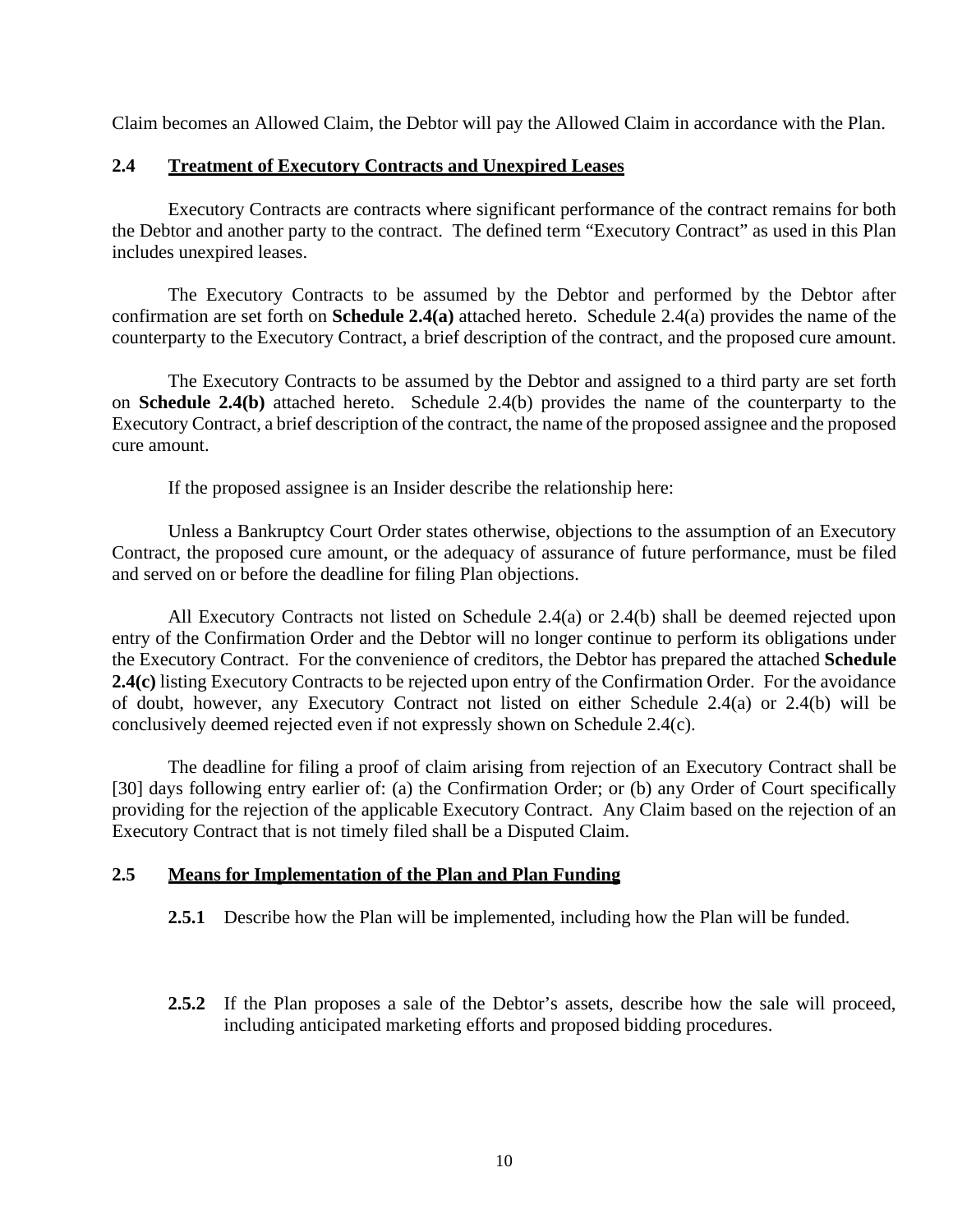- **2.5.3** Describe any postpetition or exit financing the Debtor has or will obtain to fund the Plan
- **2.5.4** Describe Additional provisions, if any, for implementing the plan, including provisions necessary to comply with  $§1191(c)(3)(B)$ .

# **2.6 Payments**

 The Debtor shall make Plan payments unless the Plan is confirmed under §1191(a), whereupon payments to Creditors provided for in the Plan will be made by the Trustee pursuant to §1194(a), (to the extent of any payments and funds received by the Trustee prior to confirmation). [Once the Trustee's service is terminated under §1183(c), the Debtor shall make Plan payments except as otherwise provided in the Plan or in the order confirming the Plan.

If the Plan is confirmed under [§1191\(b\),](https://1.next.westlaw.com/Link/Document/FullText?findType=L&pubNum=1000546&cite=11USCAS1191&originatingDoc=N631F0920CB3E11E984F2EEB35D6967BE&refType=RB&originationContext=document&transitionType=DocumentItem&contextData=(sc.UserEnteredCitation)#co_pp_a83b000018c76) except as otherwise provided in the Plan or in the order confirming the Plan, the Trustee shall make all Plan payments to creditors under the Plan.

Payments made pursuant to the Plan that are unclaimed after six (6) months shall be treated as unclaimed funds and shall include checks and funds represented by the checks which have been returned as undeliverable without a proper forwarding address. Provided that the Plan distribution was sent to the claimant's last known address on the claims register, unclaimed funds shall constitute an abandonment of the claim and become the property of the Debtor or the entity acquiring the assets of the Debtor under the Plan (as applicable).

## **2.7 Termination of Trustee Services**

If the Plan is confirmed under §1191(a), the service of the Trustee shall terminate when the Plan has been substantially consummated (within the meaning of, and except as otherwise provided in  $§1183(c)(1)$ ). [If the payments contemplated by the Plan are made, the Debtor believes substantial consummation of the Plan will occur on [*describe date or event, e.g., first distribution to holders of General Unsecured Claims*.] Not later than 14 days after substantial consummation, the Debtor will file and serve, in accordance with §1183(c)(2), a notice that the Plan is substantially consummated.

## **2.8 Post-Confirmation Management**

[The Debtor's management immediately prior to the Effective Date shall serve as the Debtor's management on and after the Effective Date. Upon entry of the Confirmation Order, officers of the Debtor, and their compensation, shall be as follows:

| <b>Name</b> | <b>Position</b> | Compensation |
|-------------|-----------------|--------------|
|             |                 |              |
|             |                 |              |
|             |                 |              |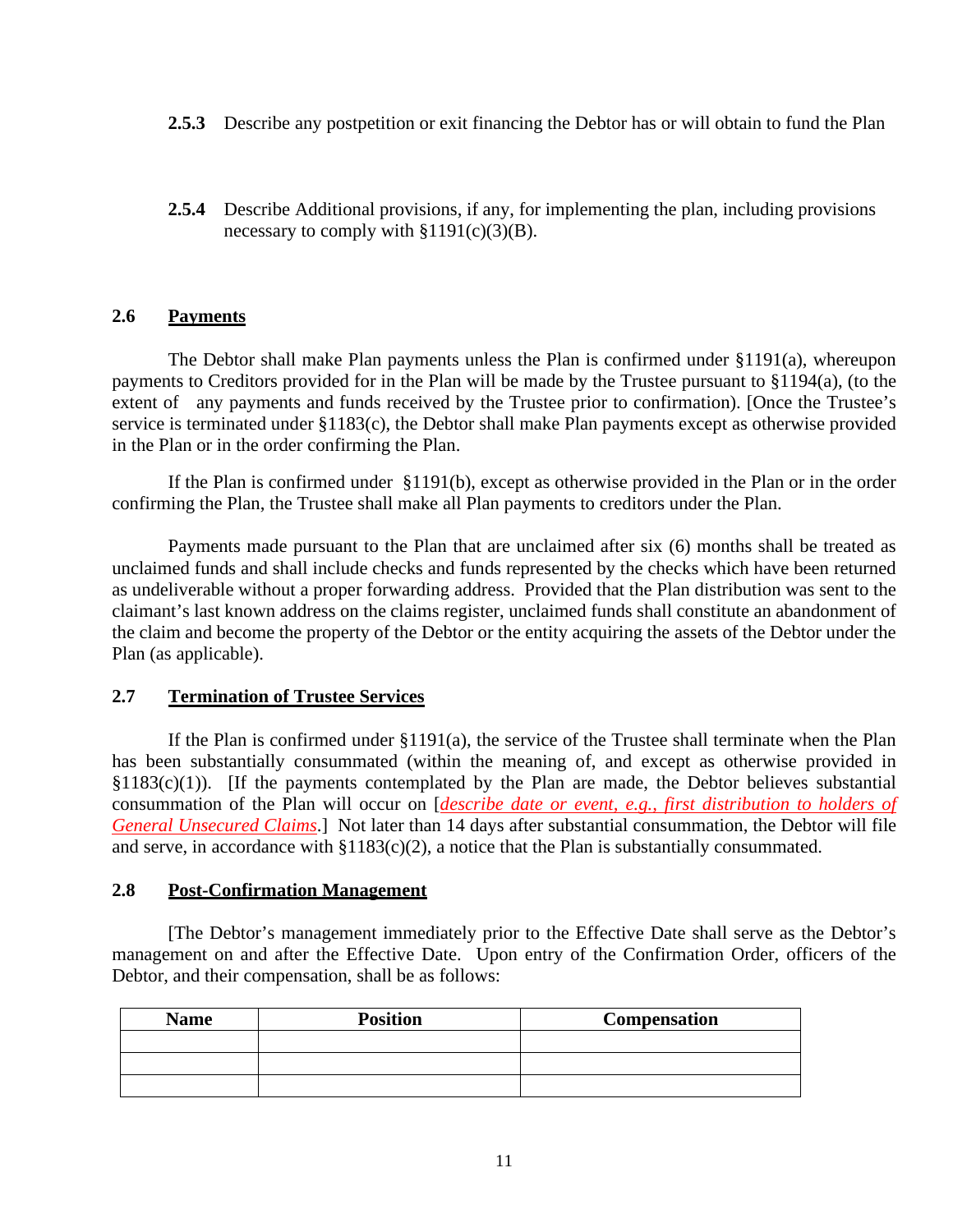[OR, alternatively]

[The Debtor's management has duly appointed [INSERT NAME] to serve as the officer(s) with full authority to finalize the liquidation of the Debtor's assets and to give effect to the terms of the Plan].

# **2.9 Tax Consequences of the Plan**

*The Debtor makes no representation regarding the tax consequences of the Plan to any Creditor or Equity Interest Holder. Creditors and Equity Interest Holders concerned with how the Plan may affect their tax liability should consult with their own accountants, attorneys, and/or advisors.*

# **ARTICLE 3**

# **FEASIBILITY OF PLAN**

# **3.1 Ability to Initially Fund Plan**

The Debtor's financial projections demonstrate sufficient cash on hand to satisfy obligations due on the Effective Date of the Plan, including payment of the Allowed Administrative Claims, U.S. Trustee Fees, and cure amounts, in accordance with the Bankruptcy Code or as otherwise agreed. *See* Schedule 3.1 attached hereto.

# **3.2 Ability to Make Future Plan Payments And Operate Without Further Reorganization**

Pursuant to §1190(2) of the Bankruptcy Code, the Debtor shall submit all or such portion of future income as is necessary for the confirmation of the Plan and to satisfy the Debtor's obligations under Article 2 of the Plan.

Attached hereto as **Schedule 3.2**, are the Debtor's financial projections demonstrating the Debtor's ability to make all future Plan payments in the aggregate amount of \$[AMOUNT] during the Plan term (the "Plan Funding"). [*If the Plan is being confirmed pursuant to the cram down provisions of §1191(b), then add the following sentence*: Plan Funding is in an amount equal to the Debtor's disposable income as defined in §1191(d) of the Bankruptcy Code.]

Summarize the numerical projections, and highlight/explain why any assumptions not in accord with past experience should now be made:

The final Plan payment is expected to be paid on [INSERT DATE].

## **You Should Consult with Your Accountant or other Financial Advisor If You Have Any Questions Pertaining to the Debtor's Financial Projections.**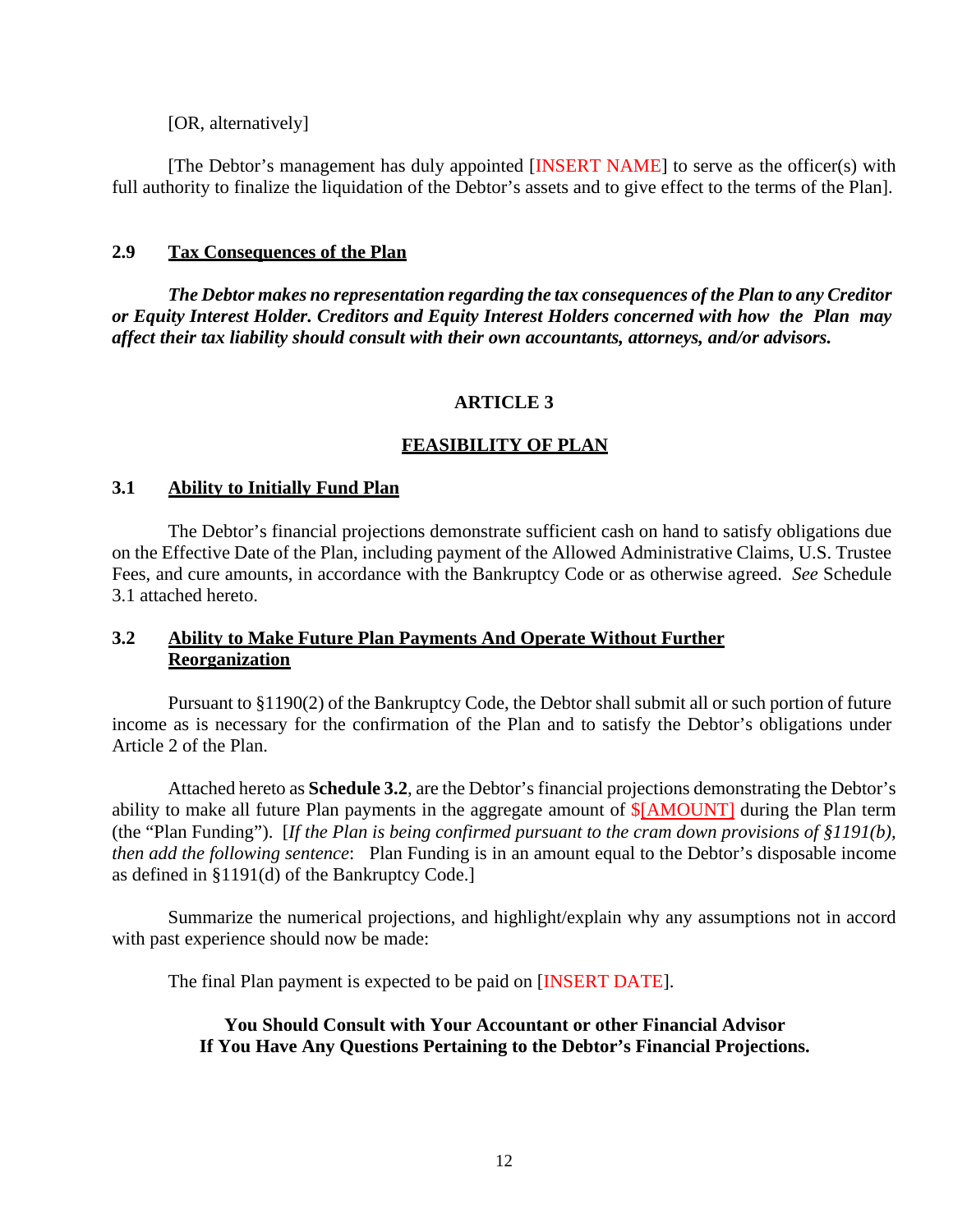# **ARTICLE 4**

# **LIQUIDATION ANALYSIS**

# **4.1 Comparison of Plan with Chapter 7 Liquidation**

In order to confirm the Plan, the Bankruptcy Court must find that holders of Allowed Claims and Equity Interests who do not accept the Plan will receive at least as much under the Plan as such holders would receive in a Chapter 7 liquidation of the Debtor's assets (the "Liquidation Test").

If the Debtor's proposed Plan is not confirmed, the potential alternatives would include dismissal of the case or conversion of the case to Chapter 7. If this case is converted to Chapter 7, a Chapter 7 Trustee will be appointed to liquidate all the Debtor's non-exempt assets. In this event, all Secured Claims (to the value of the collateral) all Priority Unsecured Claims and all Administrative Claims (both Chapter 7 and Chapter 11) must be paid in full before any distribution is made to holders of General Unsecured Claims.

# **4.2 Liquidation Analysis**

Based upon the liquidation value of the Debtor's assets in Plan Section 1.4 and the amount of claims set forth in Plan Section 1.5, the Debtor's Plan [passes / fails] the Liquidation Test.

| <b>VALUE OF CHAPTER 7 ESTATE</b><br>(NET OF SECURED CLAIMS AND EXEMPTIONS)                                                                                                                                                           |        |  |  |
|--------------------------------------------------------------------------------------------------------------------------------------------------------------------------------------------------------------------------------------|--------|--|--|
| Value of Estate's Interests in Assets<br><b>Minus</b><br>Estimated Chapter 7 expenses (calc. at<br>$\bullet$<br>8% of the Total Value All Assets):<br><b>Amount of Administrative Claims</b><br><b>Amount of Priority Tax Claims</b> | $-$ \$ |  |  |
| <b>Amount of Priority Unsecured Claims</b><br><b>TOTAL Available For General Unsecured</b><br><b>Claims in a Chapter 7 Liquidation</b><br>AMOUNT OF GENERAL UNSECURED CLAIMS IN A CHAPTER 7 LIQUIDATION                              |        |  |  |
| Class [# ___ ] General Unsecured Claims<br>Amount<br><b>Plus</b>                                                                                                                                                                     |        |  |  |

• Undersecured portion of Secured Claims added to General Unsecured

<span id="page-13-0"></span>*<sup>4</sup> This number should be the same as the Total Value of the Estate's Interest in Assets listed in Section 1.4 of the Plan*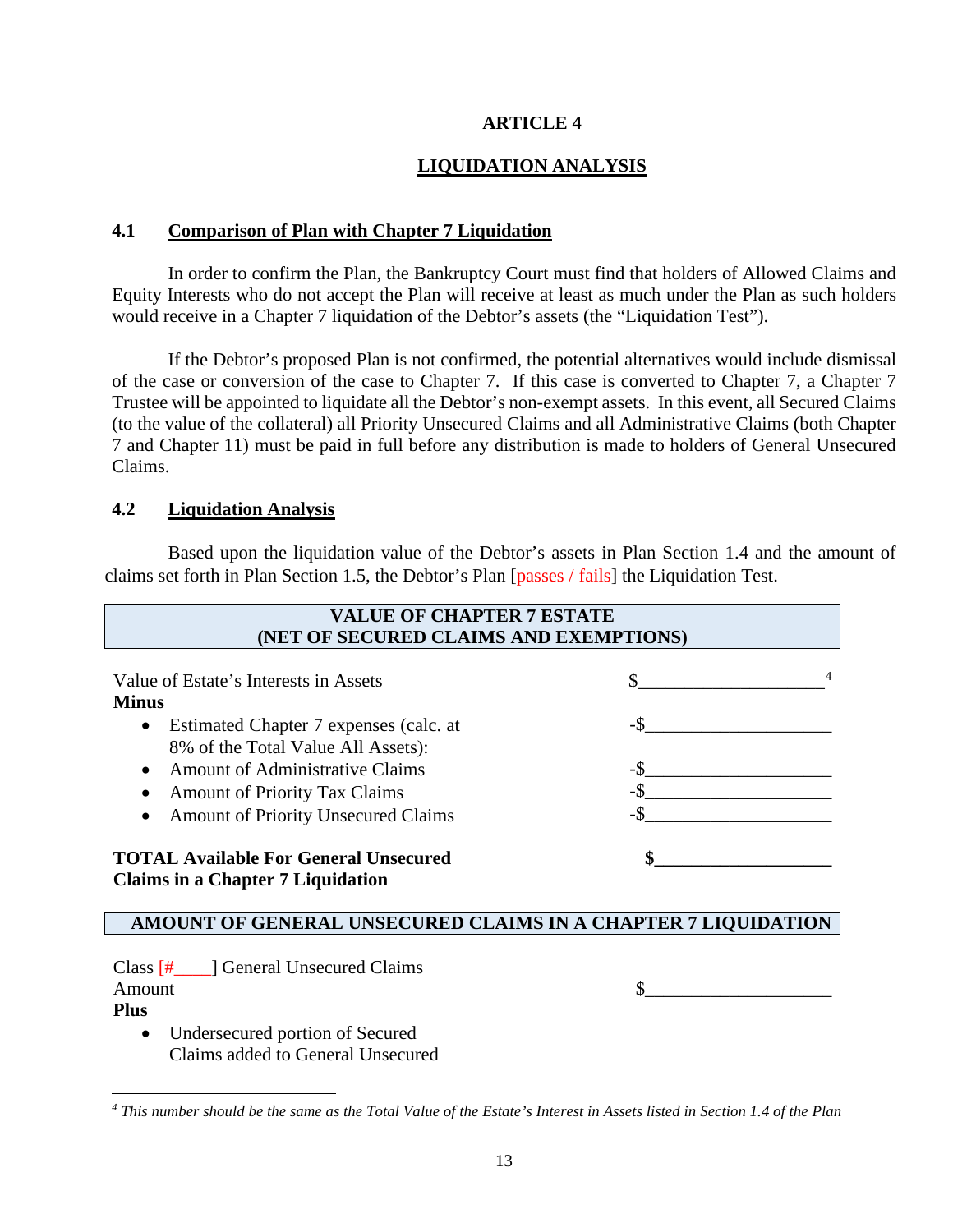| Claims due to Liquidation                      |      |
|------------------------------------------------|------|
| <b>TOTAL Amount of General Unsecured</b>       |      |
| <b>Claims in a Chapter 7 liquidation</b>       |      |
| <b>Percentage Distribution to Holders of</b>   |      |
| <b>General Unsecured Claims in a Chapter 7</b> |      |
| Liquidation                                    | 0/25 |
|                                                |      |

[*choose the option*]

The Plan passes the Liquidation Test because the percentage distribution to holders of [*describe applicable class(es)* (e.g. General Unsecured Claims)] under the Plan is projected to be [INSERT %], whereas such Creditors are projected to receive [INSERT %] in a hypothetical chapter 7 liquidation.

Accordingly, under the hypothetical Chapter 7 liquidation, although [*describe classes*] will be paid in full, holders of Allowed [*describe classes*] will receive less favorable treatment than what is proposed under the Plan.

#### *OR*

Notwithstanding that the Plan fails the Liquidation Test, holders of Allowed Claims have nonetheless agreed to accept the Plan. [*Describe any applicable grounds for acceptance, if known (e.g. the risks that an actual liquidation under chapter 7 will yield less value than projected, the increased expenses of a chapter 7 trustee, and/or the ability to continue to do business with the reorganized Debtor after Confirmation)*]

<span id="page-14-0"></span>*<sup>5</sup> Divide Total Amount of General Unsecured Claims in the hypothetical liquidation by the total amount available to pay General Unsecured Claims in a hypothetical liquidation*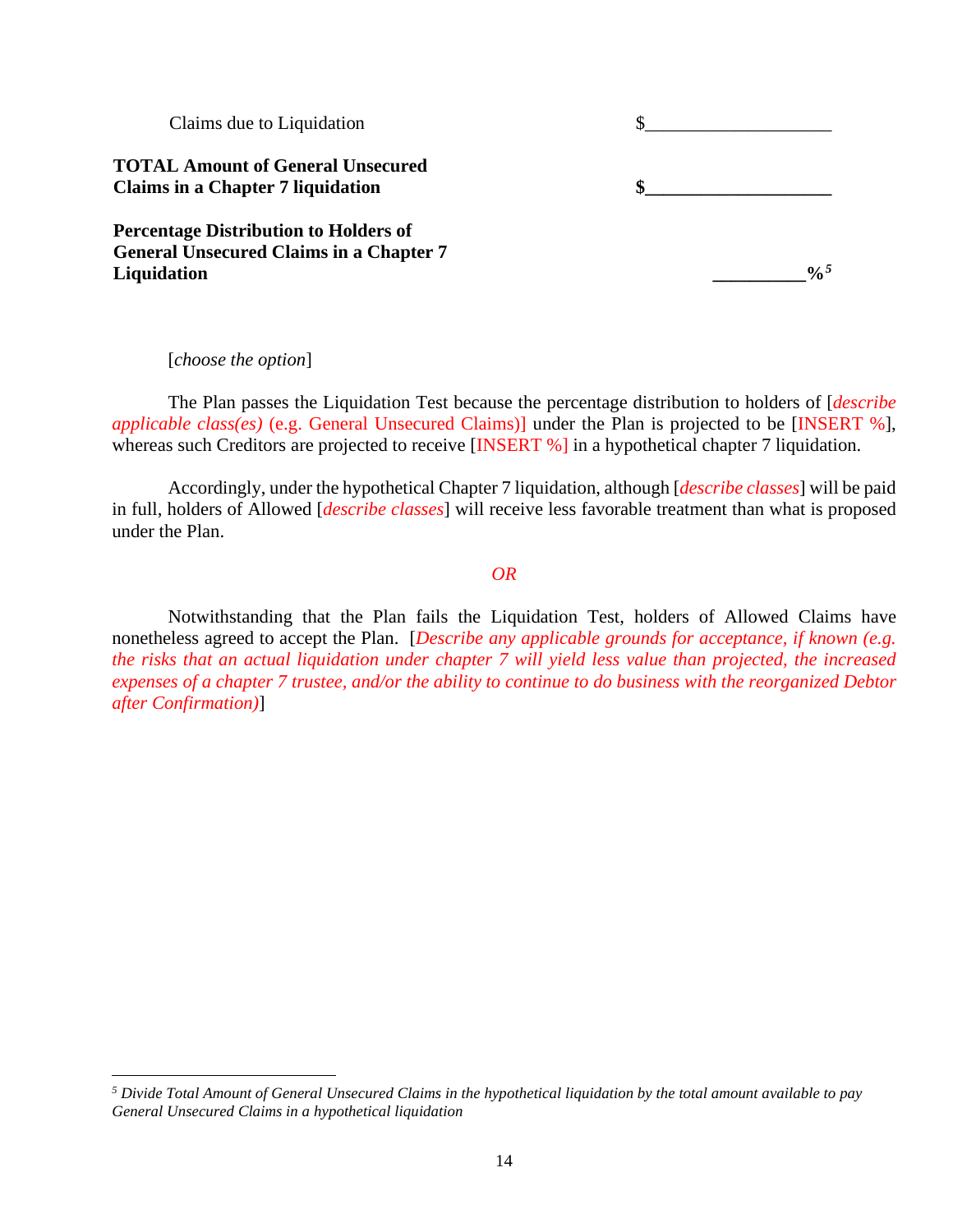#### **ARTICLE 5**

#### **DISCHARGE**

# **5.1** *[Option 1 -- If § 1141(d)(3) is not applicable]*

**Discharge.** [*If the Plan is confirmed under § 1191(a)*] On the Confirmation Date of this Plan, the Debtor will be discharged from any debt that arose before confirmation of this Plan, subject to the occurrence of the Effective Date, to the extent specified in § 1141(d) of the Bankruptcy Code;

OR, alternatively:

*[If the Plan is confirmed under § 1191(b)],* As soon as practicable after completion by the Debtor of all payments due under the Plan, unless the Court approves a written waiver of discharge executed by the Debtor after the order for relief under this chapter, the court shall grant the Debtor a discharge of all debts provided in [§1141\(d\)\(1\)\(A\)](https://1.next.westlaw.com/Link/Document/FullText?findType=L&pubNum=1000546&cite=11USCAS1141&originatingDoc=N635BEB10CB3E11E9B4CEA5FF4FFE9C0C&refType=RB&originationContext=document&transitionType=DocumentItem&contextData=(sc.UserEnteredCitation)#co_pp_a7830000870a0) of this title, and all other debts allowed under §503 of this title and provided for in this Plan, except any debt—

(1) on which the last payment is due after the first 3 years of the plan, or such other time not to exceed 5 years fixed by the court; or

(2) if applicable, of the kind specified in [§523\(a\)](https://1.next.westlaw.com/Link/Document/FullText?findType=L&pubNum=1000546&cite=11USCAS523&originatingDoc=N635BEB10CB3E11E9B4CEA5FF4FFE9C0C&refType=RB&originationContext=document&transitionType=DocumentItem&contextData=(sc.UserEnteredCitation)#co_pp_8b3b0000958a4) of this title.

#### *[Option 2– If §1141(d)(3) is applicable]*

**No Discharge.** In accordance with  $\S1141(d)(3)$  of the Bankruptcy Code, the Debtor will not receive any discharge of debt in this bankruptcy case.

*NOTE: If the Debtor is not entitled to discharge under 11 U.S.C. §1141(d)(3) change this heading to "NO DISCHARGE OF DEBTOR."*

#### **ARTICLE 6**

#### **GENERAL PROVISIONS**

#### **6.1 Title to Assets**

If the Plan is confirmed under  $\S1191(a)$ , except as otherwise provided in the Plan or in the Confirmation Order, (i) confirmation of the Plan vests all of the property of the estate in the Debtor, and (ii) after Plan Confirmation, the property dealt with by the Plan is free and clear of all Claims and Equity Interests.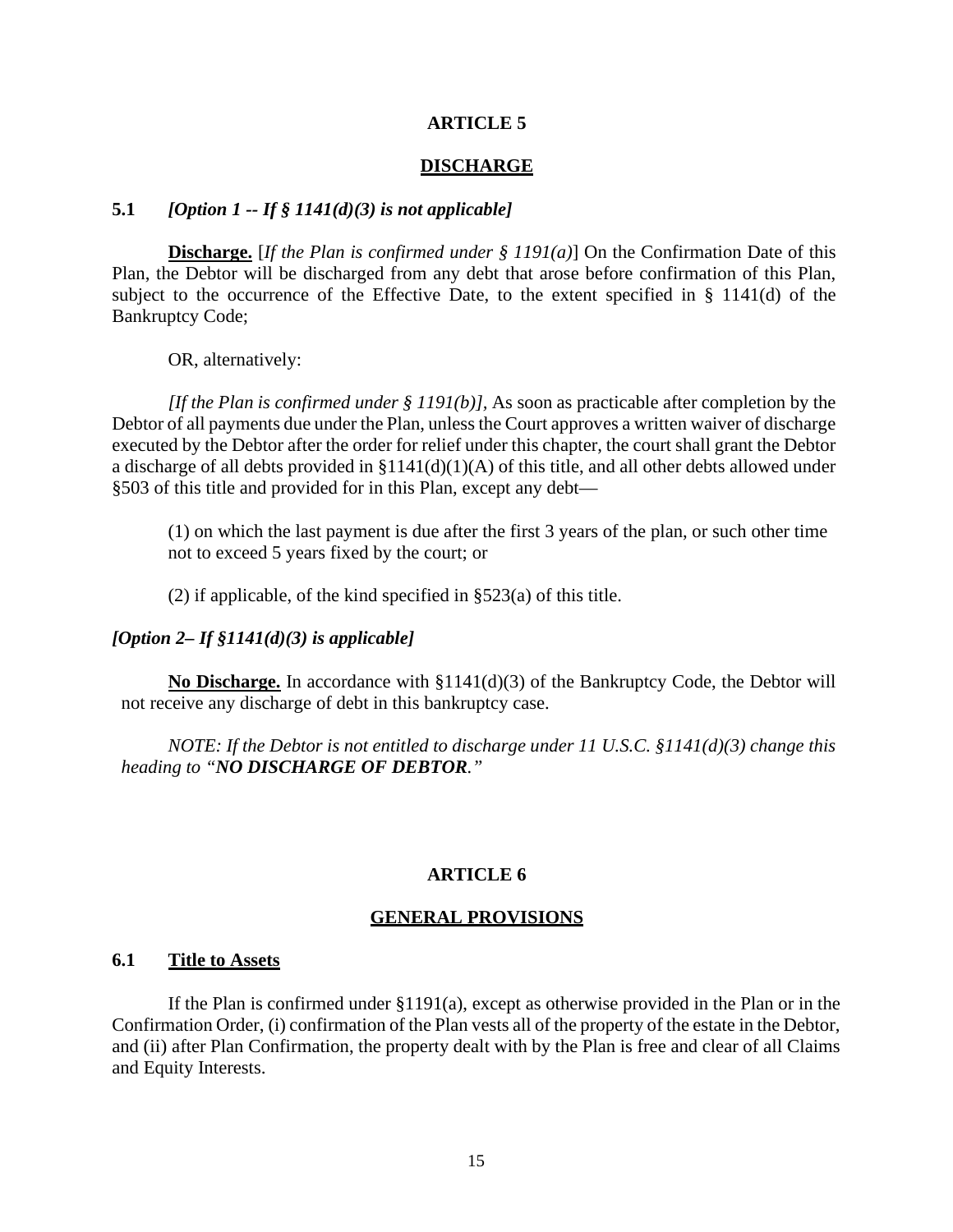# **6.2 Binding Effect**

If the Plan is confirmed, the provisions of the Plan will bind the Debtor and all Creditors, whether or not they accept the Plan. The rights and obligations of any entity named or referred to in this Plan will be binding upon and will inure to the benefit of the successors or assigns of such entity.

# **6.3 Severability**

If any provision in this Plan is determined to be unenforceable, the determination will in no way limit or affect the enforceability and operative effect of any other provision of this Plan.

# **6.4 Retention of Jurisdiction by the Bankruptcy Court**

The Bankruptcy Court shall retain jurisdiction of this case with regard to the following matters: (i) to make such orders as are necessary or appropriate to implement the provisions of this Plan and to resolve any disputes arising from implementation of the Plan; (ii) to rule on any modification of the Plan proposed under §1193; (iii) to hear and allow all applications for compensation to professionals and other Administrative Expenses; (iv) to resolve all issues regarding Claims objections, and issues arising from the assumption/rejection of executory contracts or unexpired leases; (v) to adjudicate any cause of action which may exist in favor of the Debtor, including preference and fraudulent transfer causes of action; and (vi) to direct the Debtor and any other necessary party to execute or deliver or to join in the execution or delivery of any instrument required to effect a transfer of property dealt with by the confirmed Plan, and to perform any other act, including the satisfaction of any lien, that is necessary for the consummation of the Plan.

## **6.5 Captions**

The headings contained in this Plan are for convenience of reference only and do not affect the meaning or interpretation of this Plan.

## **6.6 Modification of Plan**

The Debtor may modify the Plan at any time before confirmation of the Plan pursuant to §1193(a). However, the Bankruptcy Court may require additional items including re-voting on the Plan.

If the Plan is confirmed under §1191(a), the Debtor may also seek to modify the Plan at any time after Confirmation only if (1) the Plan has not been substantially consummated *and* (2) the Bankruptcy Court authorizes the proposed modifications after notice and a hearing.

If the Plan is confirmed under §1191(b), the Debtor may seek to modify the Plan at any time only if (1) it is within 3 years of the Confirmation Date, or such longer time not to exceed 5 years, as fixed by the court *and* (2) the Bankruptcy Court authorizes the proposed modifications after notice and a hearing.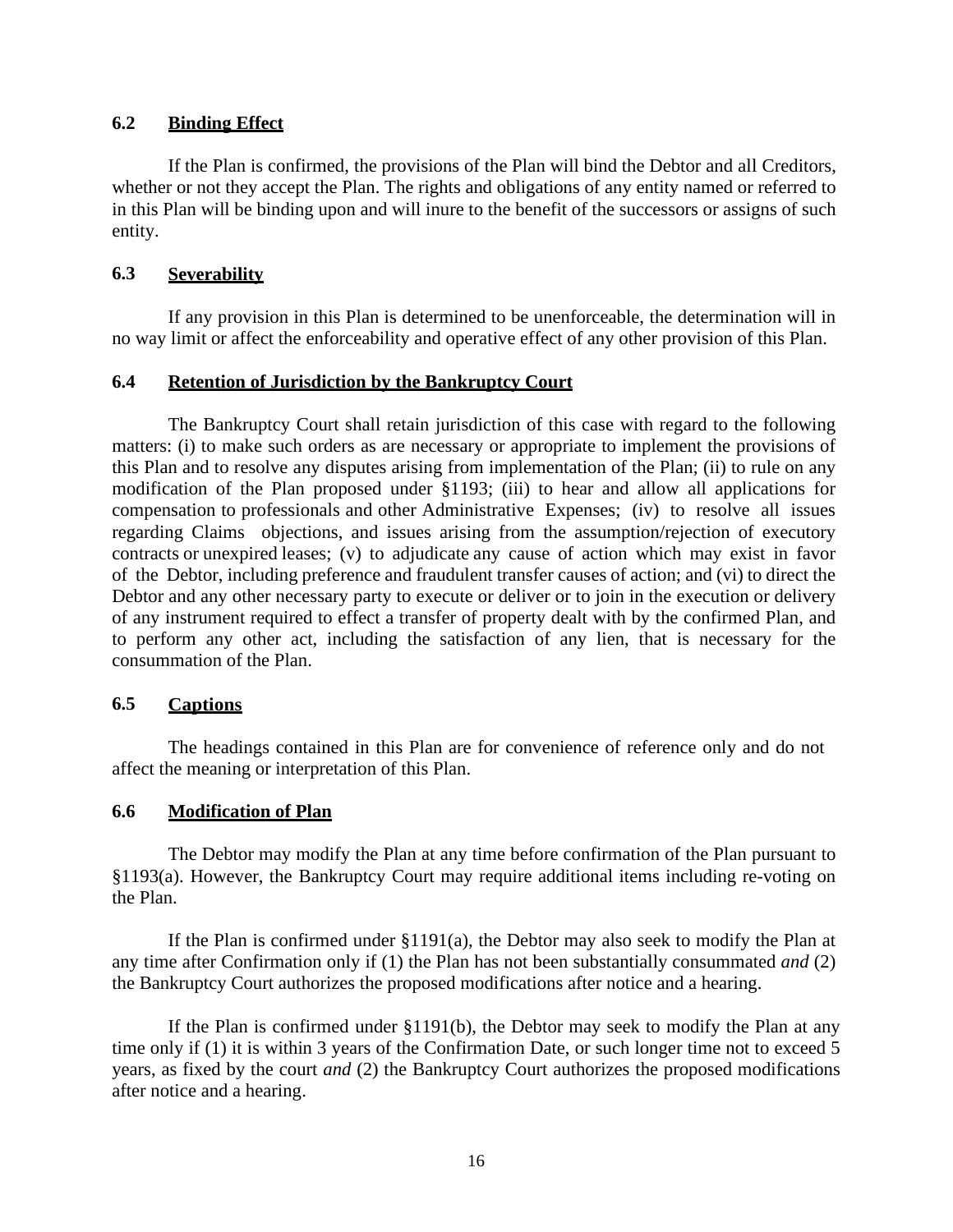## **6.7 Final Decree**

Once the estate has been fully administered, as provided in Rule 3022 of the Federal Rules of Bankruptcy Procedure, the Debtor, or such other party as the Bankruptcy Court shall designate in the Plan Confirmation Order, shall file a motion with the Bankruptcy Court to obtain a final decree to close the case. Alternatively, the Bankruptcy Court may enter such a final decree on its own motion.

# **ARTICLE 7**

# **DEFINITIONS**

The definitions and rules of construction set forth in §§101 and 102 of the Bankruptcy Code shall apply when terms defined or construed in the Bankruptcy Code are used in this Plan. Where applicable, the definitions that follow that are found in the Bankruptcy Code are for convenience of reference only, and are superseded by the definitions found in the Bankruptcy Code.

- **7.1 Administrative Claim:** Any cost or expense of administration of the Chapter 11 Case entitled to priority under §507(a)(2) of the Bankruptcy Code and allowed under §503(b) of the Bankruptcy Code.
- **7.2 Allowed:** With respect to a Claim or Equity Interest means any claim against or equity interest in the Debtor pursuant to §502 of the Bankruptcy Code to the extent that: (a) the Debtor schedules such Claim as an undisputed, non-contingent and liquidated Claim, or (b) a Proof of Claim was either timely filed or was filed late with leave of the Bankruptcy Court, and, as to which either (i) a party in interest, including the Debtor, does not timely file an objection, or (ii) is allowed by a Final Order.
- **7.3 Avoidance Actions**: All causes of actions, suits, choses in action, and claims of the Debtor and/or the Debtor's estate against any entity or person seeking to avoid a transfer of property, recovery of property and subordination or other actions or remedies that may be brought on behalf of the Debtor or the Debtor's estate under the Bankruptcy Code or applicable non-bankruptcy law, including actions or remedies under sections 510, 542, 543, 544, 545, 547, 548, 549, 550, 551, 552 and 553 of the Bankruptcy Code.
- **7.4 Bankruptcy Code:** The Bankruptcy Reform Act of 1978, as amended and codified as Title 11, United States Code.
- **7.5 Bankruptcy Court:** The United States Bankruptcy Court for the Western District of Pennsylvania.
- **7.6 Bankruptcy Rules**: The Federal Rules of Bankruptcy Procedure.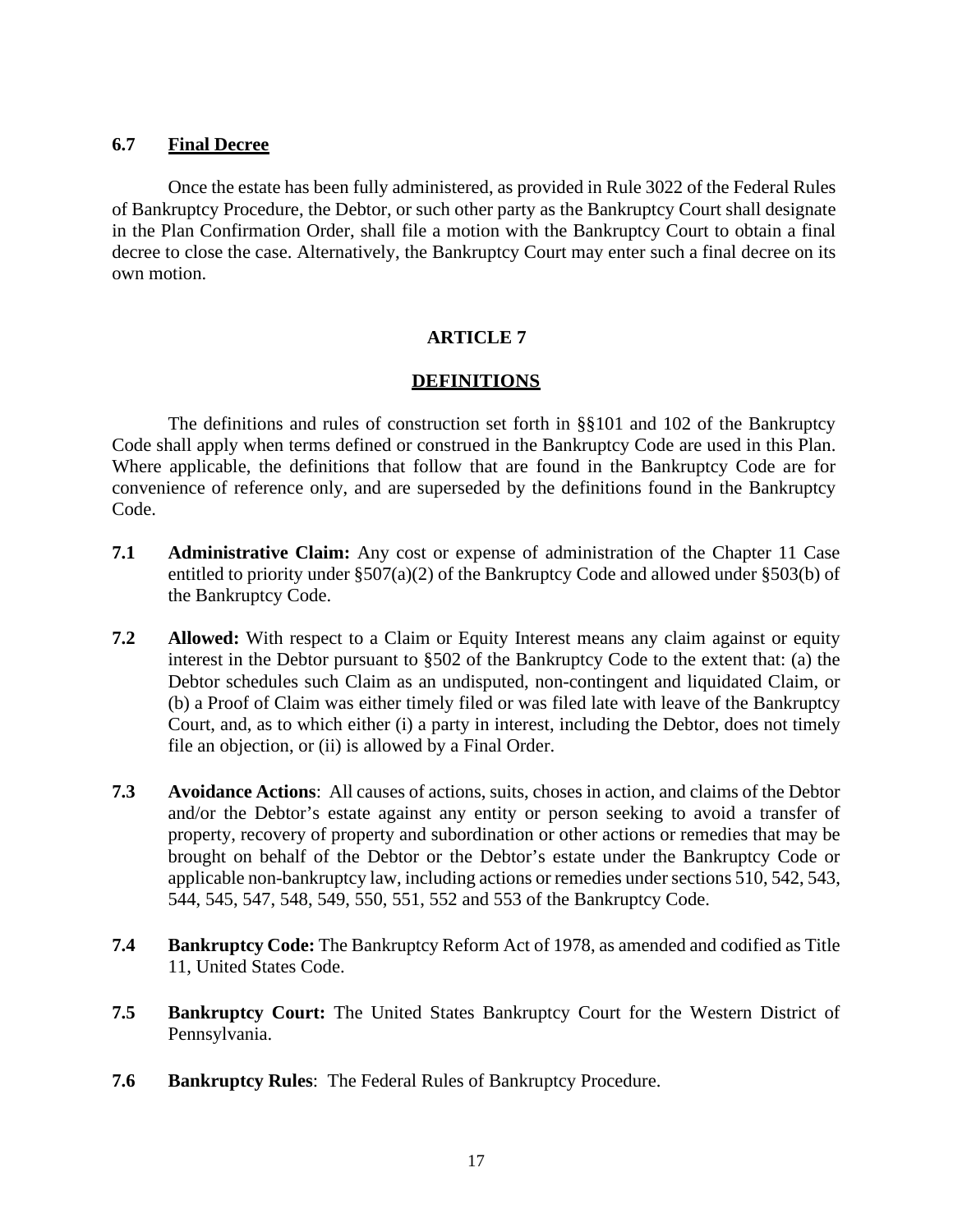- **7.7 Cash**: Cash, cash equivalents and other readily marketable securities or instruments issued by a person other than the Debtor, including, without limitation, readily marketable direct obligations of the United States of America, certificates of deposit issued by banks and commercial paper of any entity, including interest accrued or earned thereon.
- **7.8 Chapter 11 Case**: This case under Chapter 11 of the Bankruptcy Code in which [DEBTOR] is the Debtor-in-Possession.
- **7.9 Claim**: Any claim as defined in §101(5) of the Bankruptcy Code.
- **7.10 Class**: A category of holders of claims or interests which are substantially similar to the other claims or interests in such class.
- **7.11 Confirmation**: The entry by the Bankruptcy Court of an order confirming this Plan.
- **7.12 Confirmation Date**: The Date upon which the Bankruptcy Court shall enter the Confirmation Order; provided however, that if on motion the Confirmation Order or consummation of the Plan is stayed pending appeal, then the Confirmation Date shall be the entry of the Final Order vacating such stay or the date on which such stay expires and is no longer in effect.
- **7.13 Confirmation Order**: An order of the Bankruptcy Court or any amendment thereto confirming the Plan in accordance with the provisions of Chapter 11 of the Bankruptcy Code.
- **7.14 Creditor**: Any person who has a Claim against the Debtor that arose on or before the Petition Date.
- **7.15 Debtor**: [DEBTOR], the debtor-in-possession in this Chapter 11 Case.
- **7.16 Disputed Claim:** Any claim against the Debtor pursuant to §502 of the Bankruptcy Code that the Debtor or any party in interest has in any way objected to, challenged or otherwise disputed.
- **7.17 Effective Date**: The date on which the Plan shall become effective.
- **7.18 Equity Interest**: An ownership interest in the Debtor.
- **7.19 Executory Contracts**: All unexpired leases and executory contracts as described in §365 of the Bankruptcy Code.
- **7.20 Final Order**: An order or judgment of the Bankruptcy Court that has not been reversed, stayed, modified or amended and as to which (a) any appeal that has been taken has been finally determined or dismissed, or (b) the time for appeal has expired and no notice of appeal has been filed.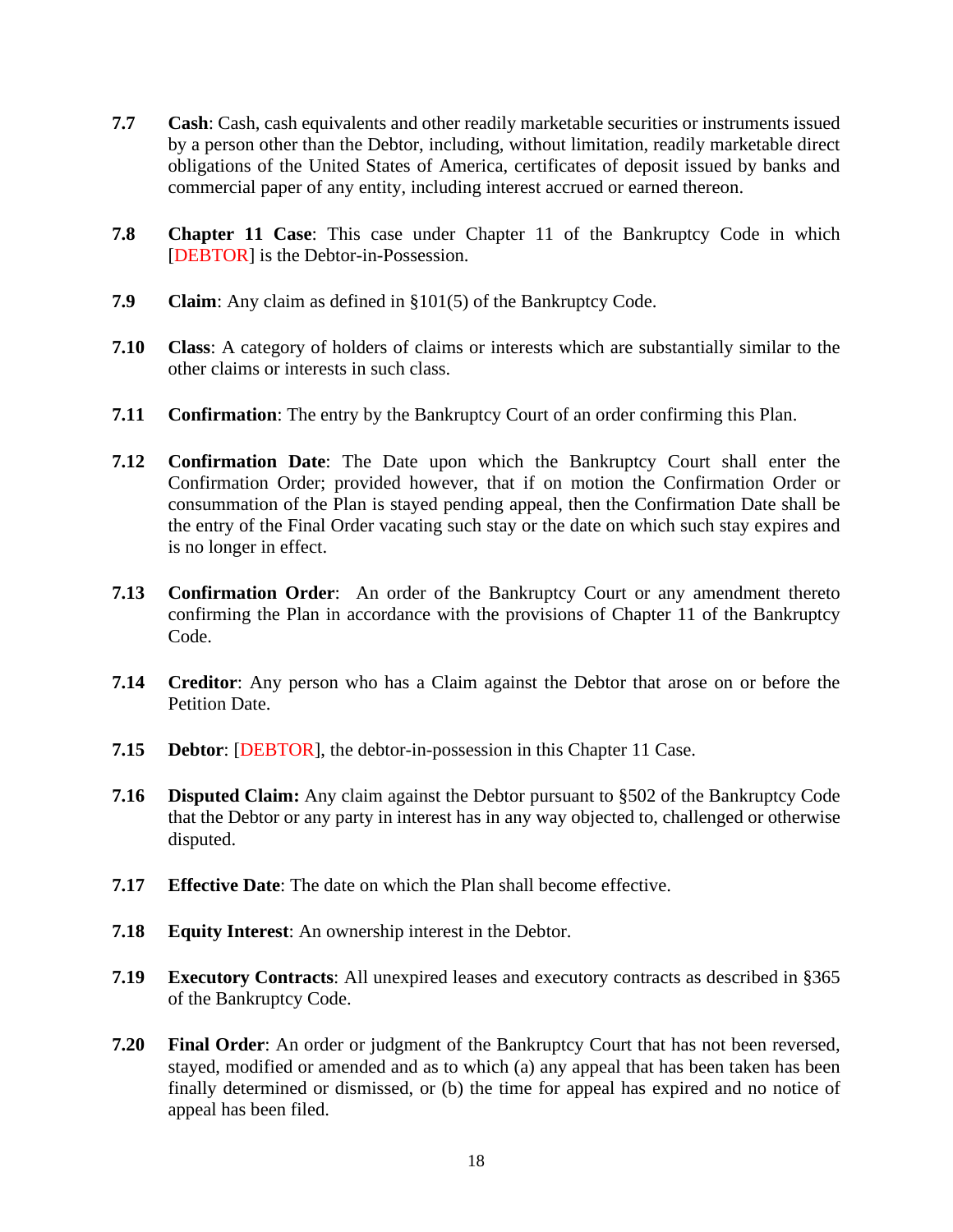- **7.21 General Unsecured Claim**: Any Claim in the Chapter 11 case which is not a Secured Claim, Priority Tax Claim, or Priority Unsecured Claim.
- **7.22 Insider:** The relationship between the Debtor and other persons defined at §101(31) of the Bankruptcy Code.
- **7.23 Petition Date**: [DATE], the date the Chapter 11 petition for relief was filed.
- **7.24 Plan**: This Plan, either in its present form or as it may be altered, amended, or modified from time to time.
- **7.25 Post-Confirmation Order**: The Post-Confirmation Order and Notice of Deadlines entered by the Bankruptcy Court following Plan Confirmation providing, among other things, the deadlines by which certain post-Confirmation actions must be taken.
- **7.26 Priority Unsecured Claim**: Any Claim entitled to priority in payment under §507(a)(1), (4), (5), (6), and (7) of the Bankruptcy Code.
- **7.27 Priority Tax Claim**: Any Claim entitled to priority in payment under §507(a)(8) of the Bankruptcy Code.
- **7.28 Schedules**: Schedules and Statement of Financial Affairs, as amended, filed by the Debtor with the Bankruptcy Court listing liabilities and assets.
- **7.29 Secured Claim:** A Claim that is secured by property of the Debtor's bankruptcy estate (or that are subject to setoff) to the extent allowed as secured claims under §506 of the Bankruptcy Code.
- **7.30 Trustee**: [NAME], the trustee appointed pursuant to 11 U.S.C. § 1183(a) and whose duties are prescribed under 11 U.S.C. 1183(b), the Plan, or the order confirming the Plan.
- **7.31 Value of the Estate's Interest in Assets**: As to any asset of the Debtor, the value of the estate's interest in an asset is calculated by subtracting from the Liquidation Value listed for the asset in Plan Section 1.4: (a) the amount of the Allowed Secured Claims having a security interest in the asset; and (b) the amount of any claimed exemption applicable to the asset. The Value of the Estate's Interest is calculated for purposes of the Liquidation Test in Article 4 of this Plan, only, and for no other purpose.

Respectfully submitted,

 $By:$ 

[COUNSEL FOR DEBTOR]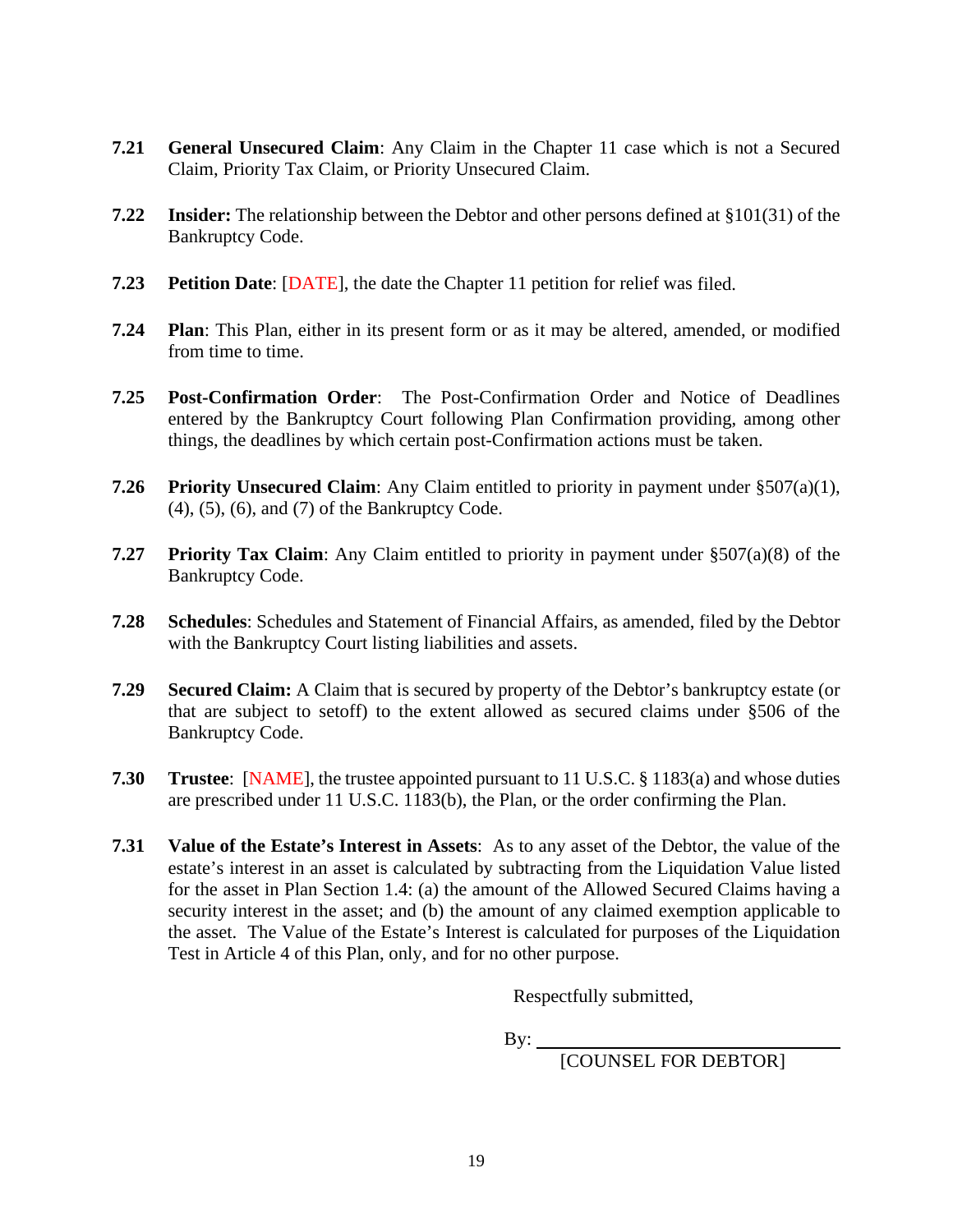# **ARTICLE 8**

# **EXHIBITS, SCHEDULES AND CHARTS**

The following checked documents either accompany the Plan or are included within the Plan

| $\lceil$          | Debtor's Assets at Fair Market Value           | Article 1, Section 1.4           |
|-------------------|------------------------------------------------|----------------------------------|
| $\lceil$ $\rceil$ | Debtor's Liabilities, listed by Class          | Article 1, Section 1.5; see also |
|                   |                                                | Article 2, Sections 2.1 and 2.2  |
| $\Box$            | Executory Contracts and Unexpired Leases to be | Schedule $2.4(a)$                |
|                   | Assumed                                        |                                  |
| $\Box$            | Executory Contracts and Unexpired Leases to be | Schedule $2.4(b)$                |
|                   | Assumed and Assigned                           |                                  |
| $\Box$            | Executory Contracts and Unexpired Leases to be | Schedule $2.4(c)$                |
|                   | Rejected                                       |                                  |
| $\lceil$          | Sources and Uses of Cash to Fund the Plan      | Article 3.1 and Schedule 3.1     |
| $\lceil$          | Financial forecast for the Debtor              | Article 3.2 and Schedule 3.2     |
| $\lceil$ $\rceil$ | <b>Liquidation Analysis</b>                    | Article 4                        |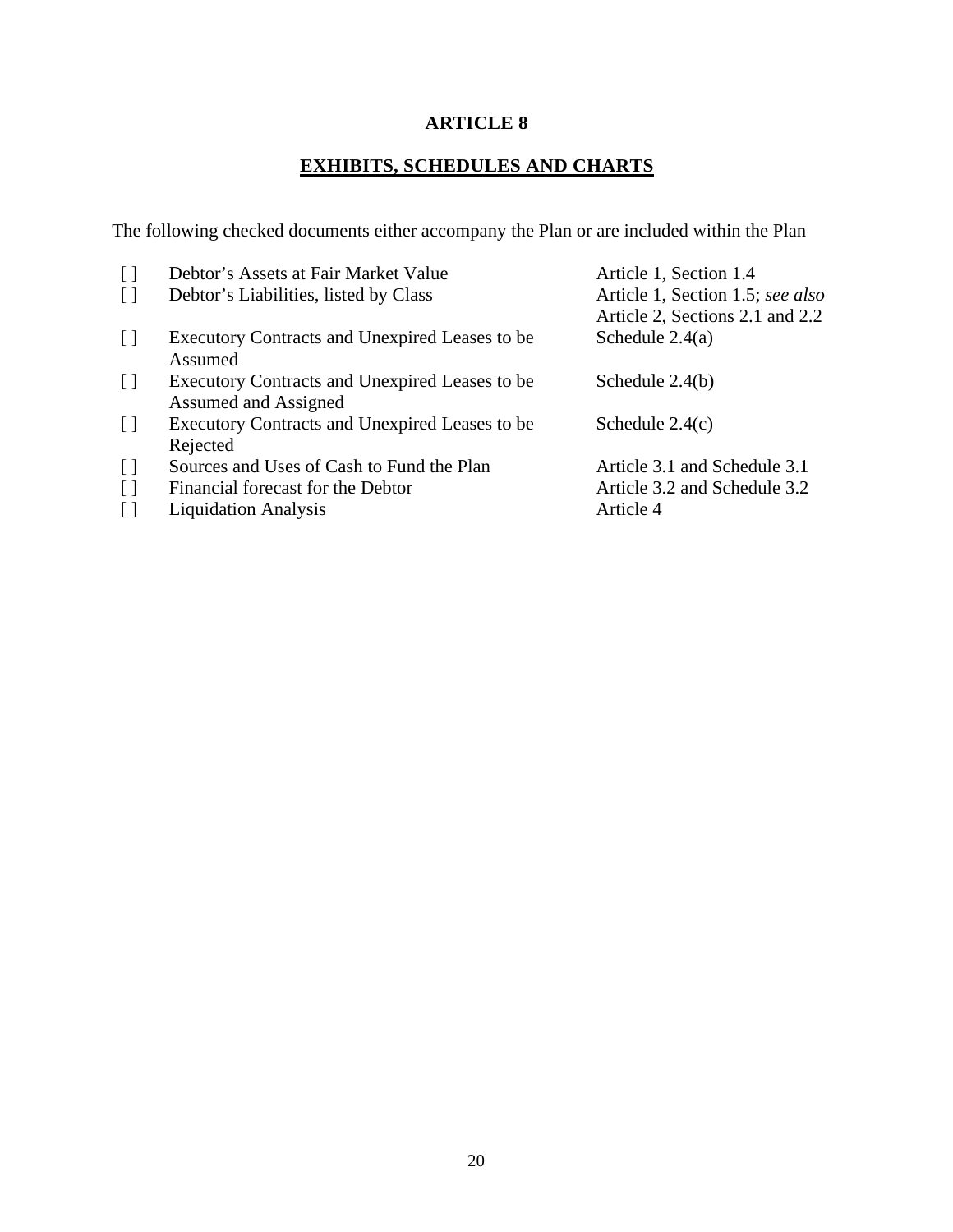# **SCHEDULE 2.4(a)**

# **Executory Contracts and Unexpired Leases to be Assumed**

| <b>Counterparty</b> | <b>Contract or Lease Description</b> | <b>Termination</b> | Cure Amount <sup>6</sup> |
|---------------------|--------------------------------------|--------------------|--------------------------|
| Name & Address      |                                      | Date               |                          |
|                     |                                      |                    |                          |
|                     |                                      |                    |                          |
|                     |                                      |                    |                          |

<span id="page-21-0"></span>*<sup>6</sup> If the contract or lease is current and there is nothing outstanding then indicate the cure amount is \$0.00.*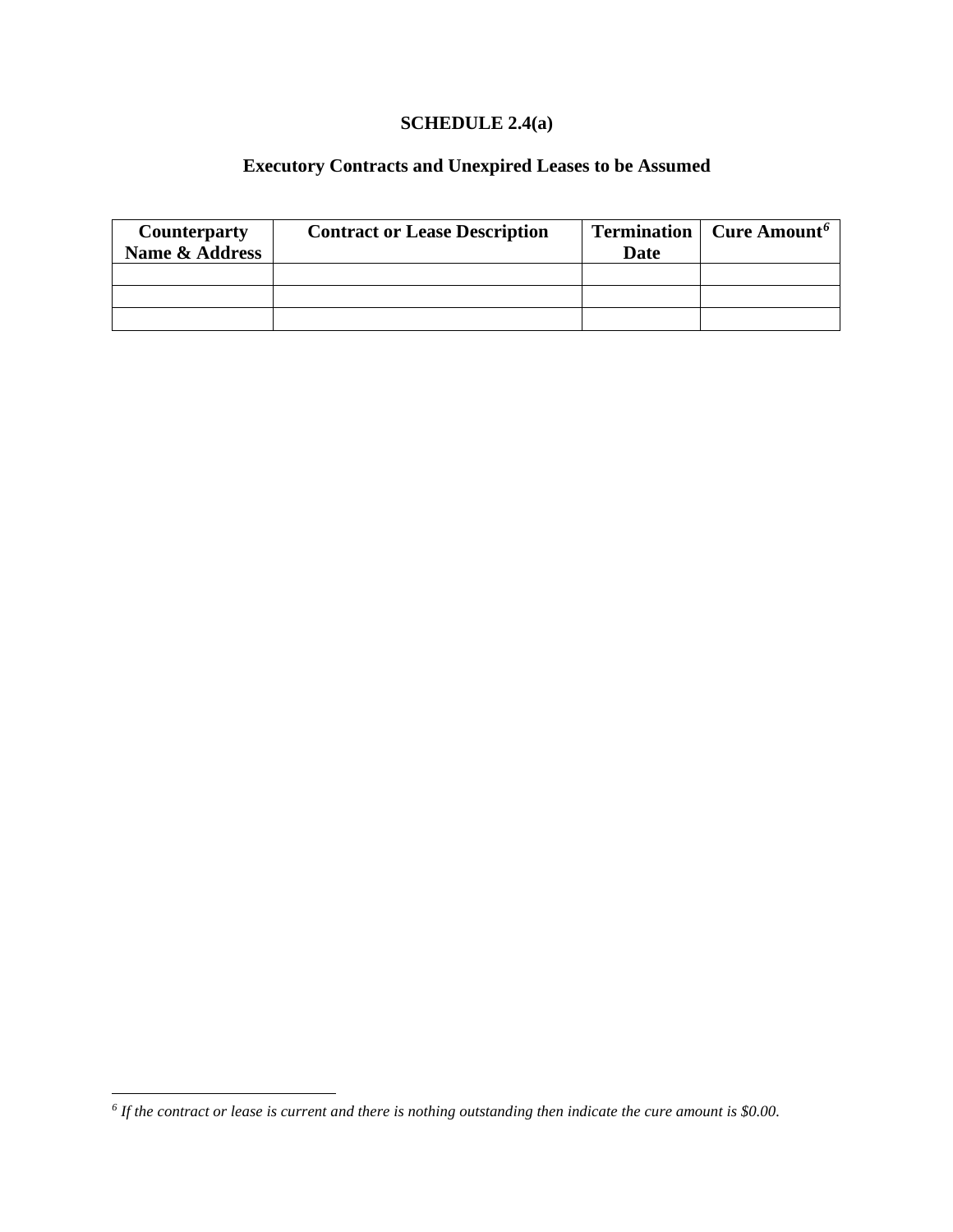# **SCHEDULE 2.4(b)**

# **Executory Contracts and Unexpired Leases to be Assumed and Assigned**

| <b>Counterparty</b><br>Name &<br><b>Address</b> | <b>Contract or Lease</b><br><b>Description</b> | <b>Termination</b><br>Date | Cure<br>Amount <sup>7</sup> | <b>Proposed Assignee</b><br><b>Name &amp; Address</b> |
|-------------------------------------------------|------------------------------------------------|----------------------------|-----------------------------|-------------------------------------------------------|
|                                                 |                                                |                            |                             |                                                       |
|                                                 |                                                |                            |                             |                                                       |

<span id="page-22-0"></span>*<sup>7</sup> If the contract or lease is current and there is nothing outstanding then indicate the cure amount is \$0.00.*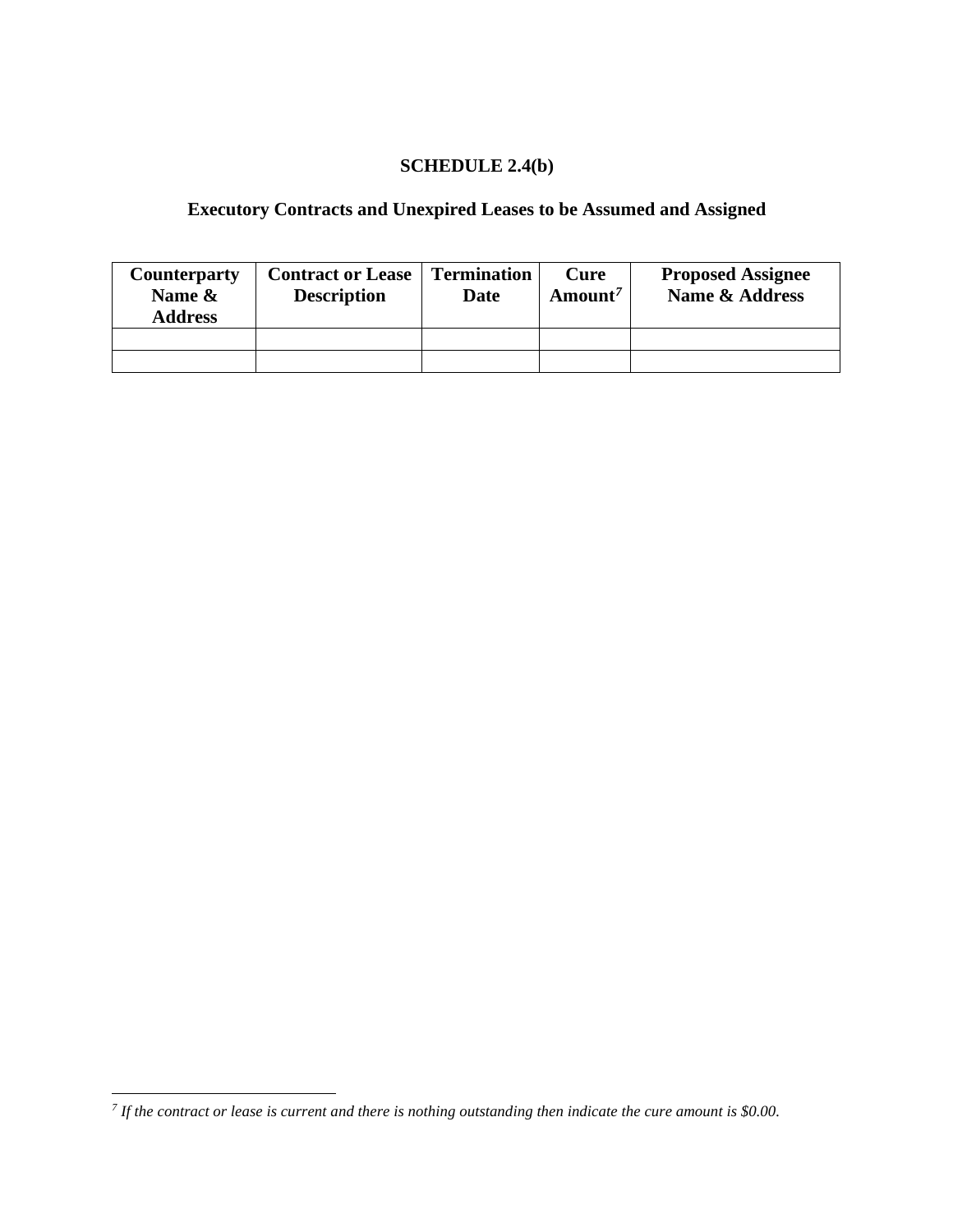# **SCHEDULE 2.4(c)**

# **Executory Contracts and Unexpired Leases to be Rejected**

| <b>Counterparty</b> | <b>Contract or Lease Description</b> | <b>Termination</b> | <b>Rejection Date</b> |
|---------------------|--------------------------------------|--------------------|-----------------------|
| Name & Address      |                                      | <b>Date</b>        |                       |
|                     |                                      |                    |                       |
|                     |                                      |                    |                       |
|                     |                                      |                    |                       |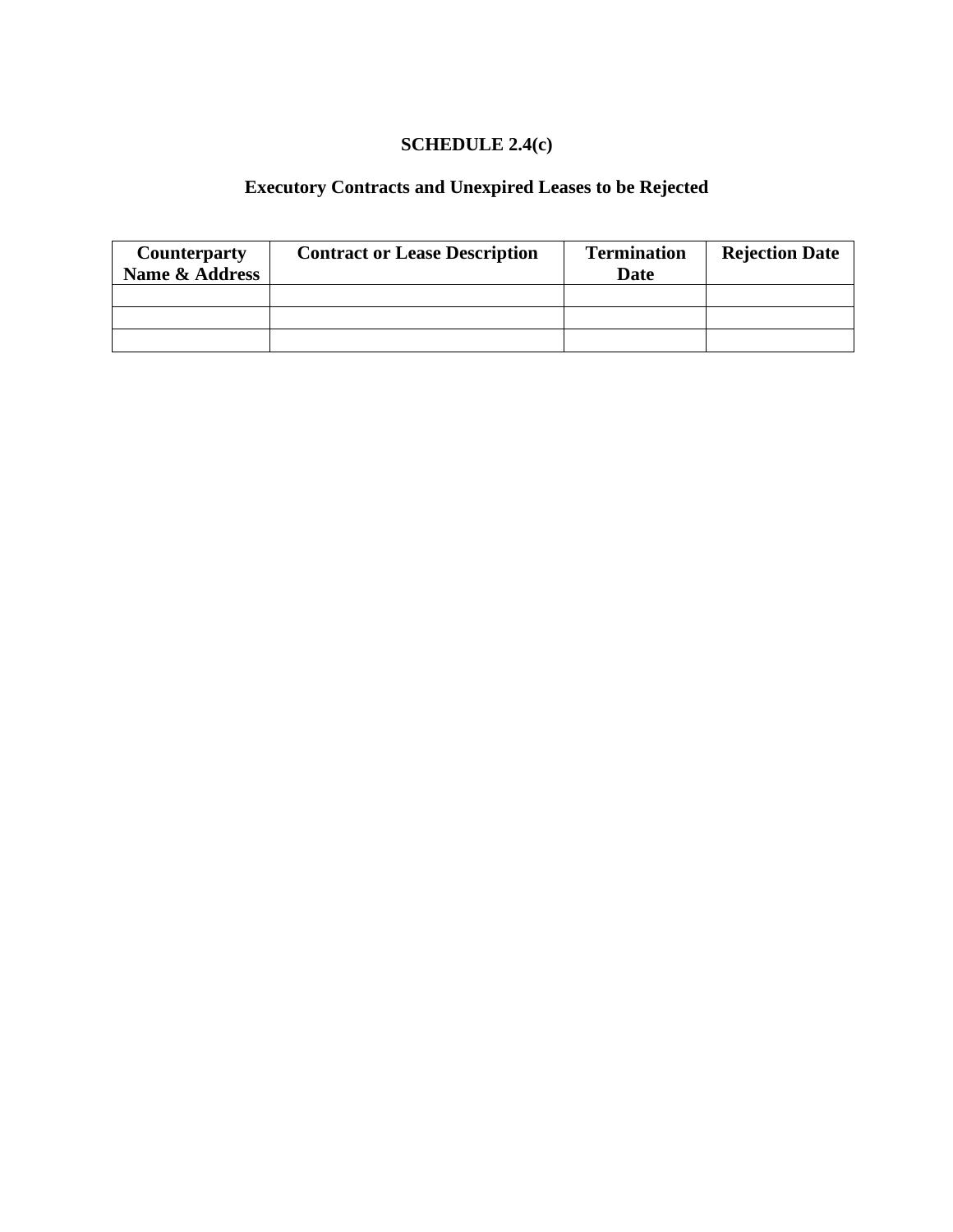## **SCHEDULE 3.1**

# **Sources and Uses of Cash to Fund the Plan**

The sources and Uses of the Cash the Debtor will have on hand by the Effective Date are estimated as follows:

| <b>Current Bank Account Balance:</b>                                                                                   | \$            |
|------------------------------------------------------------------------------------------------------------------------|---------------|
| <b>Plus</b>                                                                                                            |               |
| Additional Cash Debtor anticipates will<br>accumulate from net earnings between now<br>and Effective Date <sup>8</sup> | $\mathcal{S}$ |
| Borrowing <sup>9</sup>                                                                                                 | $\frac{1}{2}$ |
| <b>Capital Contributions</b>                                                                                           |               |
| Other (explain):                                                                                                       | $\frac{1}{2}$ |
| <b>Cash on hand on the Effective Date:</b>                                                                             | $\frac{1}{2}$ |
| <b>Less</b>                                                                                                            |               |
| Administrative Claims paid on Effective<br>Date                                                                        | $\mathbb{S}$  |
| Statutory costs and charges, including U.S.<br><b>Trustee Fees</b>                                                     | $\mathbb{S}$  |
| <b>Cure Amounts</b>                                                                                                    | \$            |
| Other Payments Due on the Effective Date                                                                               |               |
| <b>Balance after paying these amounts</b>                                                                              |               |

<span id="page-24-1"></span>

<span id="page-24-0"></span><sup>&</sup>lt;sup>8</sup> The basis for these projections is set forth in Article 3 of the Plan and Schedule 3.2.<br><sup>9</sup> Details concerning any Borrowings used to the fund the Plan are set forth in Article 2, Section 2.5.